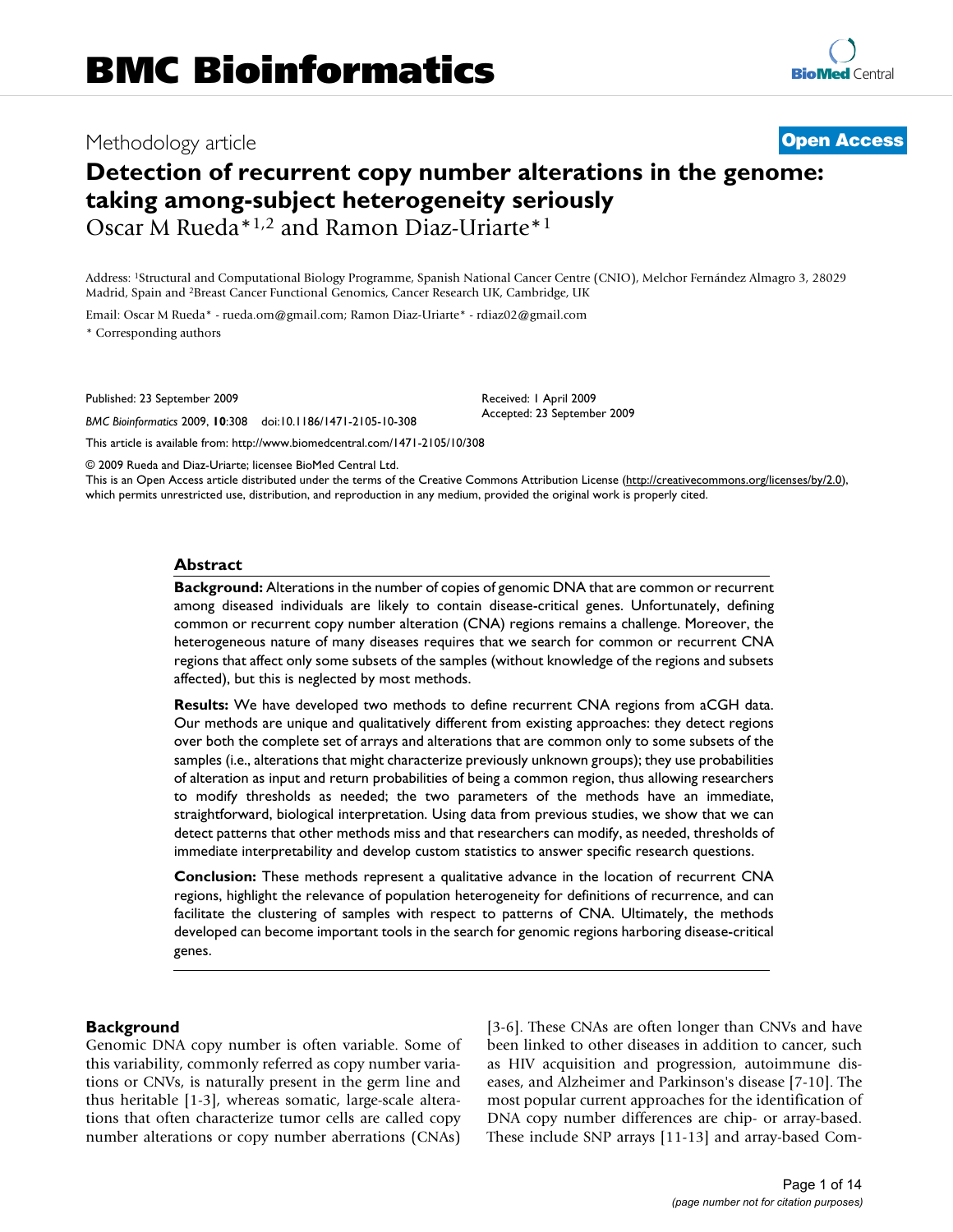parative Genomic Hybridization (aCGH). aCGH is a broad term that encompasses oligonucleotide aCGH (Agilent, NimbleGen, and occasionally in-house oligonucleotide arrays), BAC and, less frequently nowadays, ROMA and cDNA arrays [14,15]. In addition to the array-based technologies, sequencing-based approaches [2,16-18] are also used to study CNAs. (See [3] for differences on the identification of CNVs and CNAs, and the specific challenges associated to the reliable detection of CNAs, that are due to tissue heterogeneity and contamination and uncertainty about baseline ploidy). Location of CNAs in individual samples, however, is only the initial step in the search for "interesting genes". The regions more likely to harbor disease-critical genes are those that show alterations that are recurrent among diseased individuals [15,19-21]. In this context, we can define a recurrent CNA region as a set of contiguous genes (a region) that shows a high enough probability (or evidence) of being altered (e.g., gained) in at least some samples or arrays. Unfortunately, although many methods exist for analyzing a single array (e.g., see comparisons and references in [22-25]), few papers deal with the problem of integrating several samples and finding CNA regions that are common over sets of samples. Thus, merging data from several samples to find recurrent CNA regions remains a challenge [6], both methodologically and conceptually.

Two recent reviews [4,26] highlight the main features and difficulties of existing methods. Most methods [19,20,27- 30] try to find recurrent CNA regions using, as starting point, the discrete output from an aCGH segmentation algorithm in the form of the classification of every probe into gained, normal or lost. Because these methods use discretized output, they discard any available estimate of the uncertainty of these estimates; as a consequence, a gain for which there is strong evidence will have the same weight in subsequent calculations as another gain for which there is less certainty. Moreover, the majority of these methods ignore within- and among-array variability in aCGH ratios as they use a common threshold for all probes and arrays. A few other methods perform the segmentation and search for recurrent CNA regions in the same step [31-33]. The method in [33], which does not use nor returns probabilities, employs elaborate and heuristic approaches to search over possible thresholds and adjustments for multiple testing. Another two methods, [34,35], intertwine, in a complex way, biological assumptions and statistical procedures, leading to convoluted, heuristically based methods, with critical assumptions and parameters of difficult interpretation and assessment (see also [4] for a critique of the attempts to differentiate between "driver" and "passenger" mutations). In [31] copy numbers of contiguous probes as treated as independent, which is clearly biologically unrealistic. Hidden Markov Models are used by [32], but this method seems

to locate recurrent probes, not recurrent regions, and the number of states is restricted to four; therefore, all the gains are grouped into a single state with a common mean, which is biologically unreasonable, and makes it impossible to differentiate between samples with moderate amplitude changes and large-amplitude changes.

In addition to the above difficulties, one the most serious problems of existing methods is the inability to find common regions over subset of samples. The majority of approaches [27,28,31,32,34-37] try to find regions that are common to all the arrays in the sample. Thus, these methods presuppose that a disease is homogeneous with respect to the pattern of CNAs. It is known, however, that for many complex diseases, such as cancer or autism [38- 40], molecular subphenotypes are common. It follows that heterogeneity should be appropriately addressed [4] in studies of recurrent CNA regions. Two methods [19,33] (see also reviews in  $[4,26]$ ) try to find recurrent regions defined over a subset of the samples but, in addition to not using probabilities, they depend on a resolution (or number of bins) parameter that controls the number of probes considered within region, so that, given this parameter, the method, by construction, will regard either all or none of the probes as jointly altered. But the point of searching for regions is, precisely, to identify regions for which we do not know in advance location, number of subjects, or length. Moreover, there are concerns [36] about the permutation strategy used by the above two methods to assess the statistical significance of the patterns found, as it precludes locating large aberrations. Therefore, there are currently no satisfactory approaches for addressing among-sample heterogeneity.

To further clarify and understand this problem, we can differentiate between two different scenarios. In one scenario, we consider all the samples (subjects or arrays) in the study as a homogeneous set of individuals, so we want to focus on the major, salient, patterns in the data and thus we will try to locate regions of the genome that present a constant alteration over all (or most of) the samples. This is what most existing methods for the study of recurrent CNA regions try to do. In a second scenario, we suspect that the subjects are a heterogeneous group. What we really want here is to identify clusters or subgroups of samples that share regions of the genome that present a constant alteration. In other words, we want to detect recurrent alterations in subtypes of samples when we do not know in advance which are these recurrent alterations nor the subtypes of samples. This second scenario is arguably much more common than the first one in many of the diseases where CNA studies are being conducted. In this second scenario, using an algorithm appropriate for the first scenario (one that, by construction, tries to find alterations common to most arrays) is clearly inappropri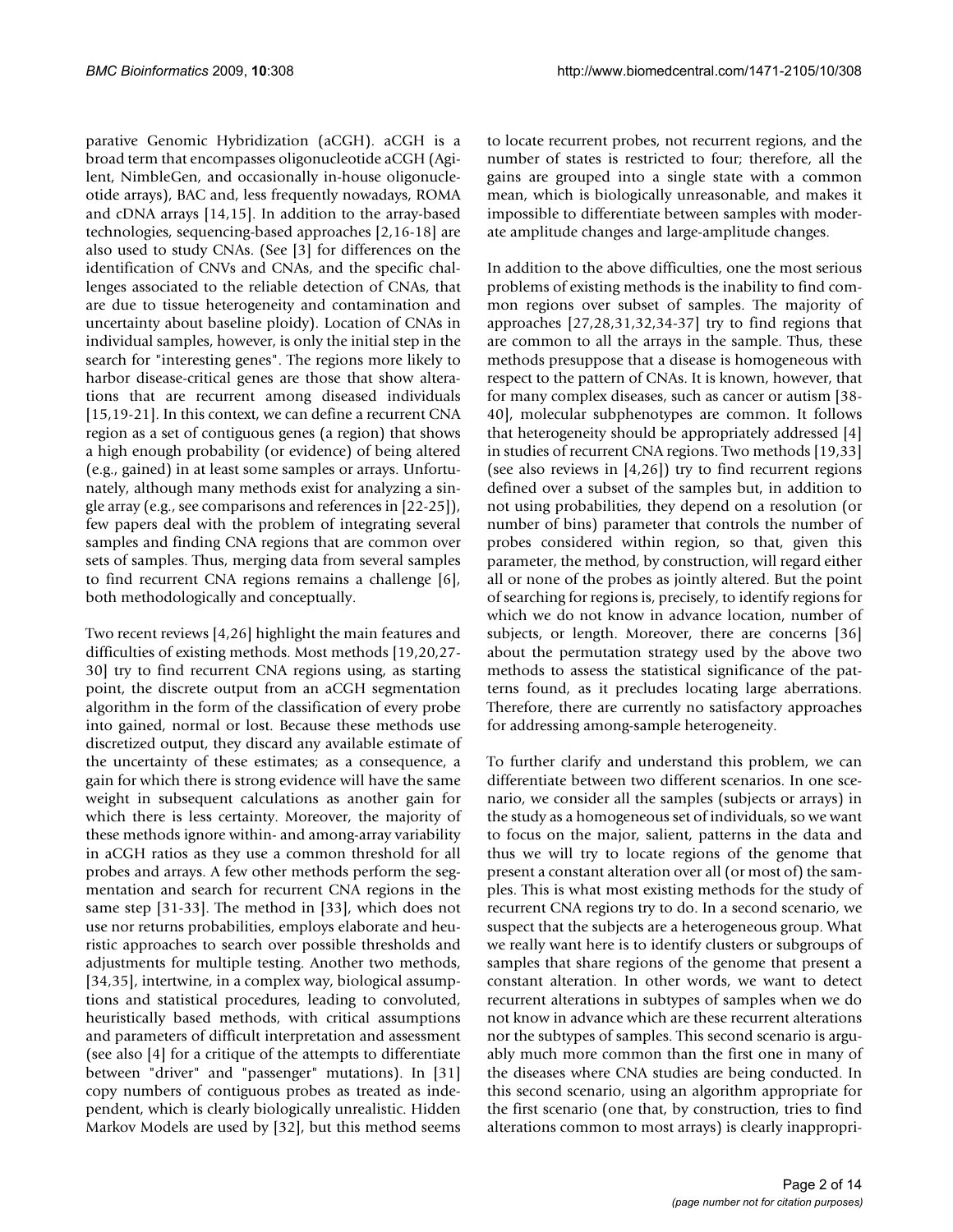ate: it does not answer the underlying biological question, risks missing relevant signals, and leads to conceptual confusion.

Existing methods, therefore, have serious limitations and it is necessary to develop new approaches that fulfill the following three major requirements. First, we want to explicitly differentiate between the two scenarios in the last paragraph. As a consequence, we want to be able to locate either regions common to most of the arrays or regions common to only a subset of the arrays. Second, we want to preserve the uncertainty in the state of a probe (probability of alteration), and we want to return probabilities, as a probability is the single most direct answer to the question "is this region altered over this set of arrays?" (a p-value does not directly answer this question, but rather provides support against a specific null hypothesis). Third, we want that the biological meaning of the regions found be immediate, which we can try to achieve by using methods that depend on few parameters of straightforward interpretation. We have developed two approaches that fulfill these criteria.

# **Results**

#### *Two different approaches for finding recurrent CNA regions*

Here we provide an intuitive understanding of our two different approaches. Further details are provided below.

Our first method, **pREC-A** (probabilistic recurrent copy number regions, common threshold over all arrays), finds those regions that, over the complete set of arrays, show an average (over arrays) probability of being altered that is above a predefined threshold. When using **pREC-A** we only need to provide one threshold,  $p_{a}$ , the minimal probability of alteration of a region over a set of arrays.  $p_a$  is chosen by the researcher, but generally cannot be too stringent (e.g., will rarely be larger than 0.80) because even with a large number of arrays, only a few arrays without that alteration will prevent finding the region (as we are averaging over arrays).

Our second method, **pREC-S** (probabilistic recurrent copy number regions, subsets of arrays), identifies all common regions over subsets of arrays; alternatively, we can think of this algorithm as identifying subsets of arrays that share regions of alteration. The regions of alteration found might not be common to most arrays, but within each array in the identified subset, the regions of alteration will have a probability of being altered above a threshold  $(p_w)$ . When using **pREC-S**, therefore, the user needs to provide two thresholds,  $p_{w}$ , the minimal probability of alteration of a region in every array in the selected subset, and *freq.array*, the smallest number of arrays (i.e., the smallest size of the subset of arrays) that share a common region. Here we will often use more stringent thresholds for probability (e.g.,  $p_w = 0.90$ ), because those high probabilities might be attained over a highly homogeneous and small subset of arrays. We can use the output of **pREC-S** as the basis for clustering and to display patterns of groupings of arrays; an example is shown below (see "Simple numerical example: **pREC-S**").

For both methods, we will use probabilities of alteration as returned, for example, by RJaCGH [24]. RJaCGH is a Hidden Markov Model-based approach that returns probabilities of alteration of probes and segments; no hard thresholds are imposed, and thus the user decides what constituted sufficient evidence (in terms of probability of alteration) to call a probe gained (or lost). We have shown [24,25] that RJaCGH performs as well as, or better than, competing methods in terms of calling gains and losses, and the relative advantage of the method increases as the variability in distance between probes increases. It is essential to understand that the probabilities that we use are not the marginal probabilities of alteration but the joint probabilities of alteration of a region of probes (see details in "Computation of the joint probability of an arbitrary sequence of probes in an array"). Our approach incorporates both within-and among-array variability (as it is based on the hidden process of alterations and uses the probability of every probe in every array): we use the information on the certainty of each call of gain/loss (i.e., the probability) in all computations of recurrent CNA regions. Therefore, our approach is qualitatively different from using the same threshold over all probes and arrays. See further details below. Moreover, using probabilities of alteration (instead of magnitude of change), in addition to differentiating between evidence of alteration and estimated fold change, prevents inter-array differences in range of *log*<sub>2</sub> ratios and tissue mixture to get confounded with evidence of alteration. Finally, note that we use at most two parameters and that their biological meaning is immediate: probability of alteration, and number of samples that share an alteration (the later only needed for **pREC-S**).

# *Algorithms*

Before we can develop algorithms for the two approaches, **pREC-A** and **pREC-S**, we will need to develop methodology that will allow us to: 1) compute the joint probability of alteration of an arbitrary sequence of probes; 2) combine that probability over arrays. The first two parts of this section detail this machinery before showing the details of the algorithms. For the rest of this section, please bear in mind that we are always referring to probabilities of alteration, and never to p-values. We are working on a Bayesian framework and are estimating posterior probabilities; we are not conducting hypothesis tests.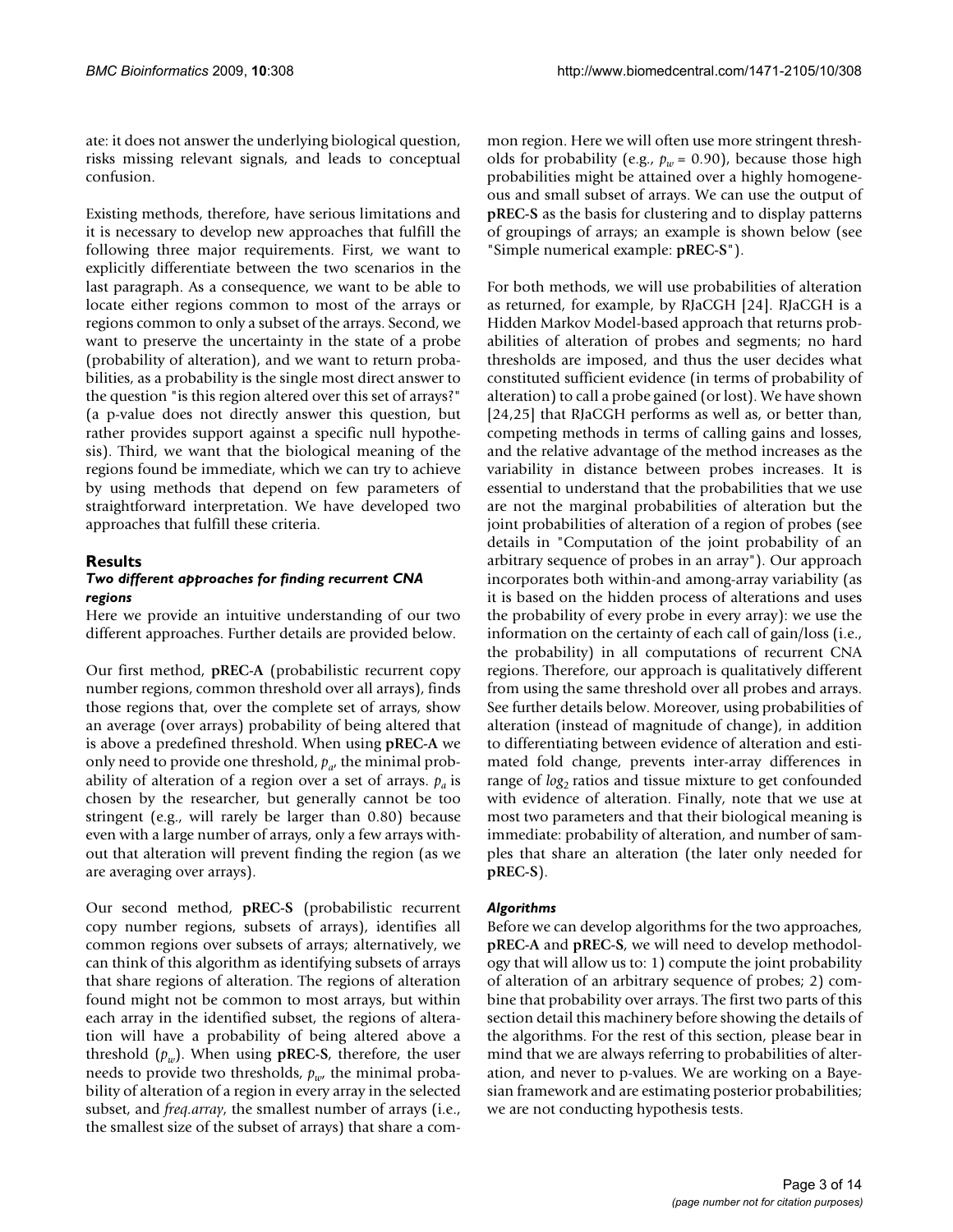#### *Computation of the joint probability of an arbitrary sequence of probes in an array*

To find altered regions, that is, sets of contiguous probes, we have to compute the joint probability of alteration for a sequence of probes. In other words, we need to compute, for each array  $i = 1, \ldots r$ , the probability that a subset of consecutive probes is, for example, gained (the problem for losses is equivalent). That is, if we denote as *Si* the state of probe *i* and with 1 the state 'gain', we are interested in  $P(S_j = 1,..., S_{j+p} = 1)$  for a subset of contiguous  $p$ probes. (Note that, strictly, we can find  $P(S_i = 1, ..., S_{i+n} = 1)$ ) also for the case of non-contiguous probes, but this scenario is unlikely to be of any interest in the search for recurrent CNA regions.)

Using RJaCGH (or other methods) we can compute the probability for every probe to belong to any of the states of gain and to any of the states of loss. The problem of these probabilities is that they are marginal probabilities: they are the probability of the event of an alteration of a probe without considering the alteration of other probes, in particular of neighboring probes. But the states of the probes are not independent [24], and thus the probability of alteration of a region (within an array) can not be computed simply as the product of the probability of the individual probes.

With HMM it is customary to obtain the most likely path of hidden states using the Viterbi algorithm which returns the maximum a posteriori sequence (MAP). The Viterbi algorithm, however, does not return any distributional statements about the states of the path [41]. It is straightforward, however, to compute the marginal probabilities of the state of a probe or the joint probabilities of an arbitrary sequence of probes, because the sequence of hidden states conditioned on the parameters of the HMM is a Markov Chain [41]. For instance, we could compute the probability that the first three probes are jointly gained:  $P(S_1 = 1, S_2 = 1, S_3 = 1)$  using straightforward conditional probabilities as  $P(S_1 = 1)P(S_2 = 1|S_1 = 1)P(S_3 = 1|S_2 = 1)$ , and these conditional probabilities can be computed by backward-smoothing. The problem is that the classification of probes or regions into states given by these two approaches (Viterbi and backward-smoothing) does not always coincide, leading to inconsistencies. For example, we might obtain a sequence of hidden states with maximum marginal probabilities that is not the same as we obtain with Viterbi; that sequence might even contain two consecutive altered probes that can not be jointly altered [42]. This is a common problem that can arise when using maximum likelihood approaches to HMM.

To avoid these problems, we can use, as RJaCGH does, Markov Chain Monte Carlo (MCMC) instead of Maximum Likelihood (ML). With MCMC, however, we can not average the conditional probabilities obtained through

the MCMC iterations, because that would break the Markovian property [43], as we are averaging over different runs with (potentially) different values for the model parameters (as new values for the parameters are drawn at each iteration of the MCMC). For instance, suppose we want to compute the probability that the first three probes are jointly gained:  $P(S_1 = 1, S_2 = 1, S_3 = 1)$ . We cannot compute  $P(S_1 = 1)P(S_2 = 1|S_1 = 1)P(S_3 = 1|S_2 = 1)$ , with those conditional probabilities obtained by averaging over the multiple MCMC runs. What we can do, instead, is compute the probability of an alteration for any arbitrary sequence as the frequency of that sequence being altered in the MAPs from each of the MCMC draws. For the previous example, we would count in how many MAPs (from Viterbi) we found  $S_1 = S_2 = S_3 = 1$ . We must note that, in this case, we are not obtaining the real distribution of the hidden states per se, but the distribution of the hidden states as members of the maximum a posteriori hidden sequence [44]. That is, we do not sample from the distribution of the hidden states, but from the distribution of the MAP. This is coherent with the classification method used with just one array, as every sequence is only accounted for if it has been part of the MAP sequence, and thus this is a stronger requirement as the regions obtained have always been part of the MAP.

Finally, the above scheme can be applied both to models that assign to hidden states probabilities of being altered of either 1 or 0, and to models that assign to hidden states probabilities of being altered between 0 and 1.

#### *Combining regions over arrays*

Once we have computed the probability that the above region is altered, for our first algorithm, **pREC-A**, we need to know how to average over the arrays to get a probability of alteration for that region over a set of arrays. Many HMM models (RJaCGH included) will model each array with a different HMM, to reflect the fact that they can have different characteristics, such as dispersion. Thus, for each array, we have a (potentially different) stochastic process for the log-ratios. Once the data are summarized as states (gain, loss, no-change), however, they are comparable across arrays as we are using the same approach to label probes as gained/lost/not-changed. In other words, a value of  $S_i = 1$  has the same meaning regardless of the array. Thus, we can average directly all the probabilities for every array (the averages might be weighted if there are differences in the reliability or the precision of different arrays). Therefore, the probability that a given region of the genome is altered over a set of arrays is computed as:

$$
P(S_i = 1, ..., S_{i+p} = 1) =
$$
  

$$
\sum_{j=1}^{r} P(S_i = 1, ..., S_{i+p} = 1 | array_j) P(array_j)
$$
 (1)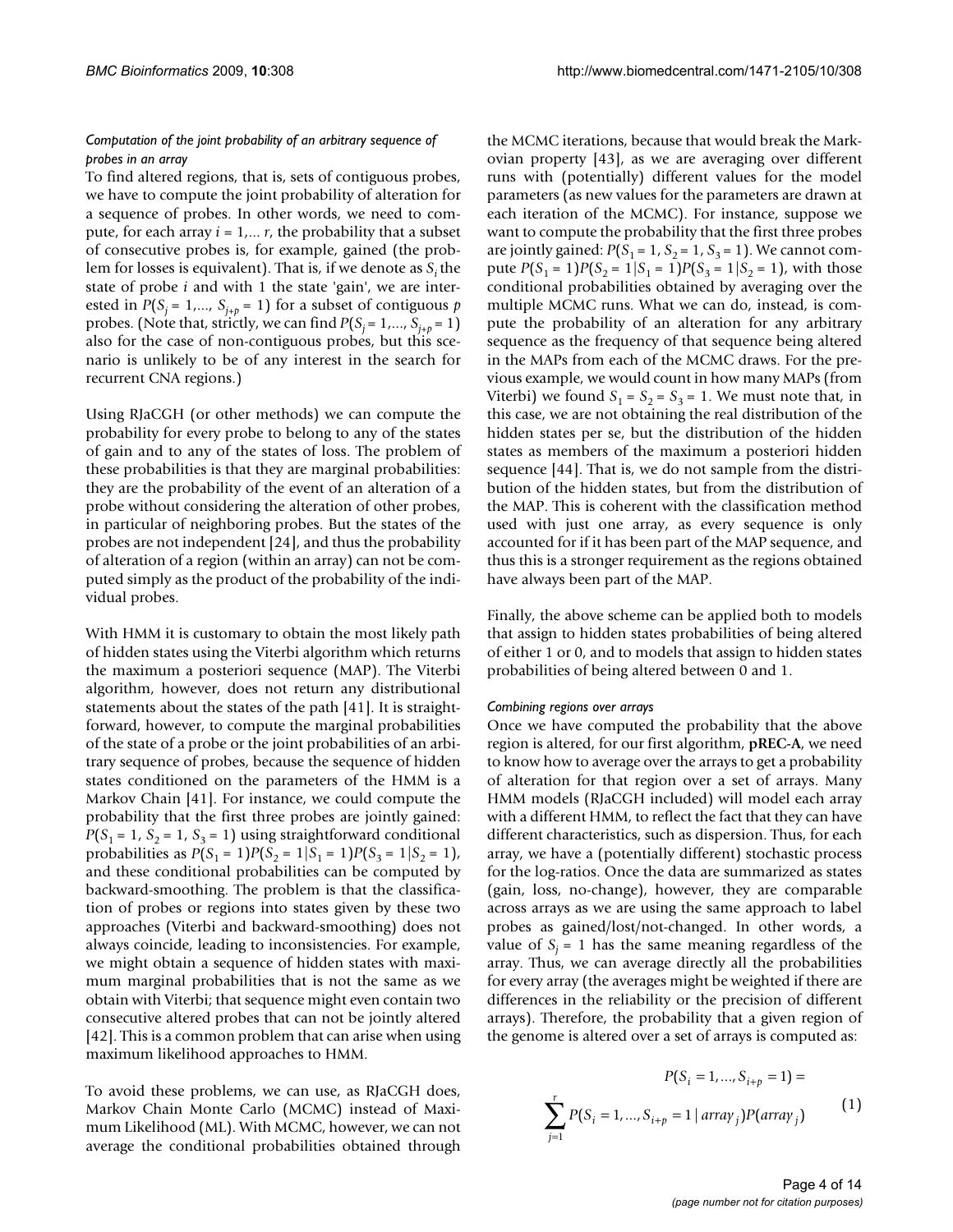where different *P*(*arrayj* ) allow us to use different weights for different arrays (and, of course, the *P*(*arrayj* ) are scaled, if needed, so that  $\sum_j P(array_j) = 1$ ).

For notational convenience, when there is only one probe, we define

$$
P(S_i = 1) =
$$
  

$$
\sum_{j=1}^{r} P(S_i = 1 | array_j) P(array_j)
$$
 (2)

*pREC-A: Finding regions with a probability of alteration of at least* **p**<sub>a</sub> The following algorithm (Table 1) finds all the regions with an average (average over all arrays) probability of alteration of at least  $p_a$ . This algorithm is the one that is most similar to other existing approaches in objective. Notice, however, the simplicity of our algorithm, and the straightforward interpretation of its parameters. A detailed explanation of each line of the algorithm and its logic is provided in the Additional file 1.

*pREC-S: Finding all the regions shared by at least* freq.array *arrays*  where each region in each array has a probability of at least  $p_w$ 

In this algorithm (Table 2) we are imposing two thresholds: 1)  $p_{w}$  the minimum joint probability, within array, for each region; 2) *freq.arrays*, the minimum number of arrays that share the alteration. Notice that  $p_w$  in this algorithm is different from  $p_a$  in the previous algorithm (where averaging over arrays is used). This algorithm has no equivalent in alternative methods. A detailed explanation of each line of the algorithm and its logic is provided in the Additional file 1.

#### **Table 1: pREC-A algorithm**

| ı  | Start $\leftarrow$ 1                         |
|----|----------------------------------------------|
| 2  | while Start $\leq$ Total Number Of Probes do |
| 3  | $PI \leftarrow P(S_{start} = 1);$            |
| 4  | if $PI \geq p_a$ then                        |
| 5. | $End \leftarrow Start + 1$ :                 |
| 6  | while $End \leq Total$ Number Of Probes do   |
| 7  | $P2 \leftarrow P(S_{Start}, S_{End} = 1);$   |
| 8  | If $P2 \leq p_a$ then                        |
| 9  | <b>break</b> out of the while loop;          |
| 10 | else                                         |
| п  | $PI \leftarrow P2$ :                         |
| 12 | $End \leftarrow End + 1$ :                   |
| 13 | end                                          |
| 14 | end                                          |
| 15 | UpdateRegionA(Start, End - I, PI);           |
| 16 | Start $\leftarrow$ End:                      |
| 17 | else                                         |
| 18 | Start $\leftarrow$ Start + 1:                |
| 19 | end                                          |
| 20 | end                                          |

**Table 2: pREC-S algorithm**

| г  | for Start $\leftarrow$ 1 to Total Number Of Probes do                          |
|----|--------------------------------------------------------------------------------|
| 2  | SetArrays $A \leftarrow \varphi$                                               |
| 3  | <b>for</b> array $\leftarrow$ 1 to Total Number Of Arrays do                   |
| 4  | if $P(S_{Start} = 1   array) \ge p_w$ then                                     |
| 5  | SetArrays $A \leftarrow$ SetArrays $A \cup$ array;                             |
| 6  | end                                                                            |
| 7  | end                                                                            |
| 8  | if $ SetArrays_A  \geq freq.array$ s then                                      |
| 9  | $End \leftarrow Start + 1$ :                                                   |
| 10 | while $End \leq Total$ Number Of Probes do                                     |
| п  | SetArrays $B \leftarrow \varphi$                                               |
| 12 | foreach candidate array in SetArrays A do                                      |
| 13 | <b>if</b> $P(S_{Start},, S_{End} = 1   candidate\_array) \ge p_w$ then         |
| 14 | SetArrays_B $\leftarrow$ SetArrays_B $\cup$ candidate_array;                   |
| 15 | end                                                                            |
| 16 | end                                                                            |
| 17 | if $\left \mathsf{SetArrays\_B}\right  \leq \mathsf{freq}.\mathsf{array}$ then |
| 18 | <b>break</b> out of the while loop                                             |
| 19 | else                                                                           |
| 20 | if $ SetArrays_B  <  SetArrays_A $ then                                        |
| 21 | UpdateRegionS(Start, End - I, SetArrays_A);                                    |
| 22 | SetArrays $A \leftarrow$ SetArrays B;                                          |
| 23 | end                                                                            |
| 24 | $End \leftarrow End + 1$ :                                                     |
| 25 | end                                                                            |
| 26 | end                                                                            |
| 27 | UpdateRegionS(Start, End - I, SetArrays_A);                                    |
| 28 | end                                                                            |
| 29 | end                                                                            |

#### *Simple numerical example: pREC-A*

Suppose we have fit a model to six probes and four arrays and, after using RJaCGH's model averaging, we have obtained the marginal probabilities of gain shown in Table 3. We want to use **pREC-A** with  $p_a = 0.6$ . First, we average the probability for probe 1 for the four arrays:

$$
P(S1 = Gain) = \frac{0.17 + 0.16 + 0.08 + 0.16}{4} = 0.14
$$

As it does not reach the threshold of 0.6, S1 can not belong to a region. We do the same for S2, obtaining 0.35. For S3 the averaged probability is 0.97, so the first region will include this probe. To see if we can extend this region to the next probe, we compute for every array the joint probability of probes 3 to 4 to be gained. This probability

#### **Table 3: Simulated data example.**

|                | SΙ   | S <sub>2</sub> | S3   | S4   | S5   | S6   |
|----------------|------|----------------|------|------|------|------|
| ΑI             | 0.17 | 0.17           | 0.97 | 0.97 | 0.97 | 0.17 |
| A <sub>2</sub> | 0.16 | 1.00           | 1.00 | 1.00 | 0.15 | 1.00 |
| A <sub>3</sub> | 0.08 | 0.07           | 0.93 | 0.07 | 0.06 | 0.92 |
| A <sub>4</sub> | 0.16 | 0.16           | 0.99 | 1.00 | 1.00 | 1.00 |

Marginal probabilities of being gained.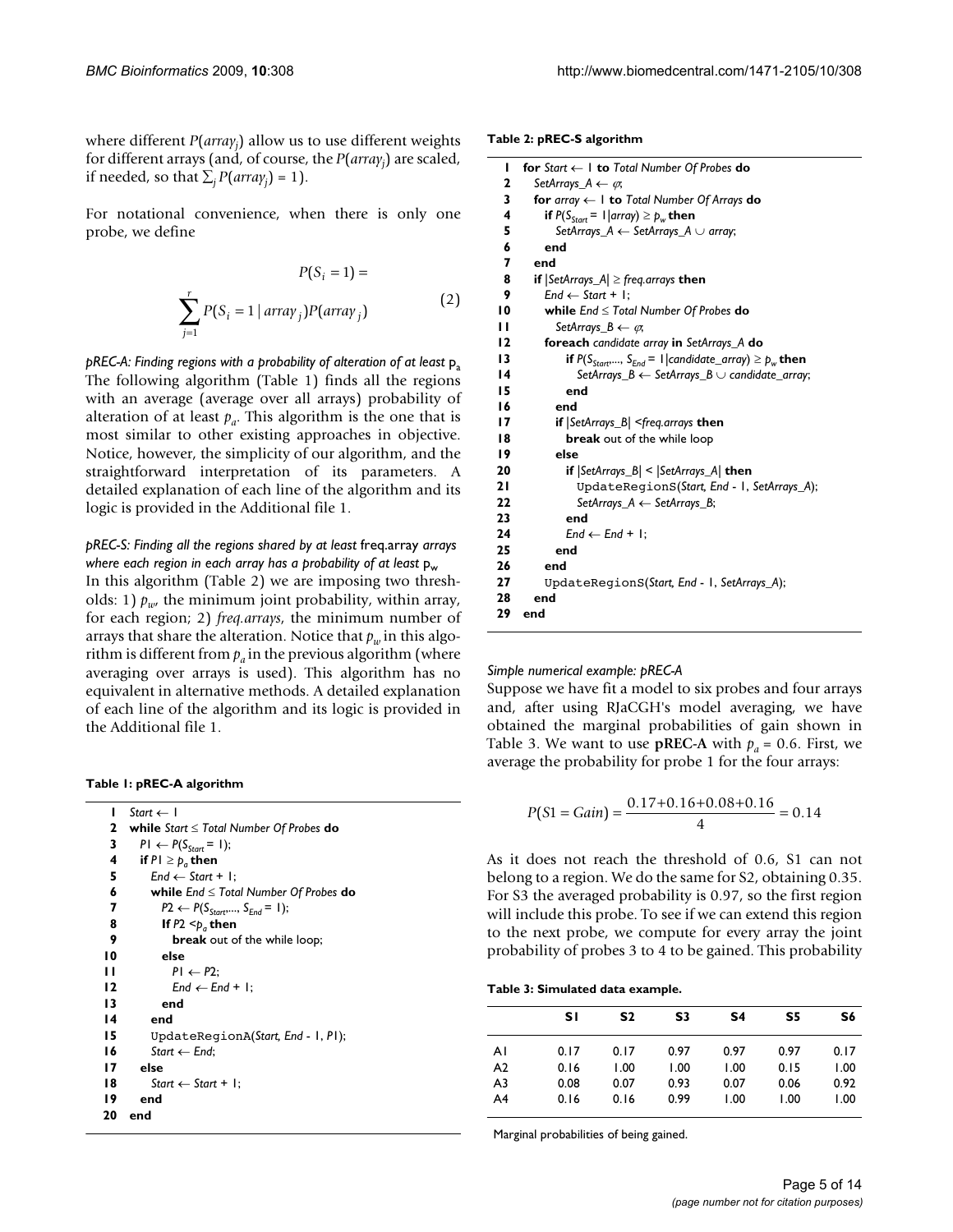is not shown in the table above (which shows only marginal probabilities) but is obtained as explained above (see section "Computation of the joint probability of an arbitrary sequence of probes in an array"): the relative frequency of a sequence in the MAPs from all the MCMC samples.

$$
P(S3 = Gain, S4 = Gain) = \frac{0.97 + 1 + 0.07 + 0.99}{4} = 0.76
$$

As it is over the threshold, we join S4 to the region.

Now we check if S5 can be joined too. We compute the joint probability of gain for the probes 3 to 5 (again, the joint probability is computed from the relative frequency of this sequence in the MAPs from all the MCMC samples):

$$
P(S3 = Gain, S4 = Gain, S5 = Gain) =
$$
  
\n
$$
\frac{0.97 + 0.15 + 0.06 + 0.99}{4} = 0.54
$$

As it does not reach 0.6, S5 will not be part of the region, so we get:

Region 1: {(S3, S4)}.

Now we keep on searching from probe 5. S5 does not have a marginal probability higher than the threshold, so it will not form any region. But S6 will:

$$
P(S6 = Gain) = \frac{0.17 + 1.00 + 0.92 + 1.00}{4} = 0.77
$$

So it will form its own region. As there are no more probes, the regions found are  $\{(S3, S4), (S6)\}.$ 

Boundaries of regions are forced to be common over all arrays: the algorithm finds the common regions. For instance, the left boundary of the first region of gain of sample A2 is located in probes S2, whereas the boundary for all the other three samples is located in S3. Thus, S2 is excluded from the first common region: a region that spanned {(S2, S3, S4)} would not reach, over all four arrays, the required  $p_a = 0.6$ .

#### *Simple numerical example: pREC-S*

We use the same data as above. We want to find all regions where at least two arrays have a joint probability of gain of at least 0.9 (note that we raise the probability threshold because we do not ask that, on average, all arrays reach it, but at least two of them do). In other words, we are using **pREC-S** with *freq.arrays* = 2 and  $p_w$  = 0.90. Line numbers below refer to the lines in the algorithm.

We start on S1, but there is no array that reaches the threshold of 0.9 for that probe (i.e., the condition in line 4 of Table 2 is not fulfilled for any array). We iterate (line 1 of Table 2) to the next probe, S2, but the threshold is reached only in Array 2, and we imposed that there should be at least 2 arrays. Thus, condition in line 8 is not met. We iterate to the next probe, S3. Here, when we iterate over all the arrays (line 3) we find all of the arrays reach the threshold, so in line 5 we end up with *SetArrays\_A* = (*A*1, *A*2, *A*3, *A*4). As the condition in line 8 is fulfilled we try to increase the region by one probe: we set *End* to S4 (line 9) and enter the "while" loop (line 10) as we are not yet at the end of the total number of probes.

After looping over all four arrays (line 12) we find that line 13 is only fulfilled for Arrays 1, 2 and 4:

> $P(S3 = Gain, S4 = Gain | A1) = 0.97$  $P(S3 = Gain, S4 = Gain | A2) = 1.00$  $P(S3 = Gain, S4 = Gain | A4) = 0.99$  $P(S3 = Gain, S4 = Gain | A3) < 0.90$

Note that the last expression is obvious since *P*(*S*4 = *Gain|A*3) = 0.07.

Therefore (from the iteration over line 14) we have *SetArrays\_B* =  $(A1, A2, A4)$ . We still fulfill the condition about *freq.arrays* in line 17, but the new set of arrays contains fewer than before (line 20) which means that in the step before a region was found. We call *UpdateRegionS* so that the region ((*S*3), (*A*1, *A*2, *A*3, *A*4)) is stored, and we set *SetArrays\_A* = (*A*1, *A*2, *A*4) (line 22). We increase *End* to S5 (line 24), and consider it as the end of the new possible region. Iterating again (line 12) we find

$$
P(S3 = Gain, S4 = Gain, S5 = Gain | A1) = 0.97
$$
  
\n
$$
P(S3 = Gain, S4 = Gain, S5 = Gain | A4) = 0.99
$$
  
\n
$$
P(S3 = Gain, S4 = Gain, S5 = Gain | A2) < 0.90
$$

As above, this means that in the previous step we found a region (line 20 is true). Therefore, we call *UpdateRegionS* to store the region from the previous step: ((*S*3, *S*4), (*A*1, *A*2, *A*4)). We increase *End* to S6 and find

$$
P(S3 = Gain, S4 = Gain, S5 = Gain, S6 = Gain | A1) < 0.90
$$
\n
$$
P(S3 = Gain, S4 = Gain, S5 = Gain, S6 = Gain | A4) = 0.99
$$
\n(3)

Now, the condition in line 17 is true, because only one array satisfies being over  $p_w$ . We break out of the while loop (line 19) and we *UpdateRegionS* in line 27, so we store the region from the previous step:((*S*3, *S*4, *S*5), (*A*1, *A*4)).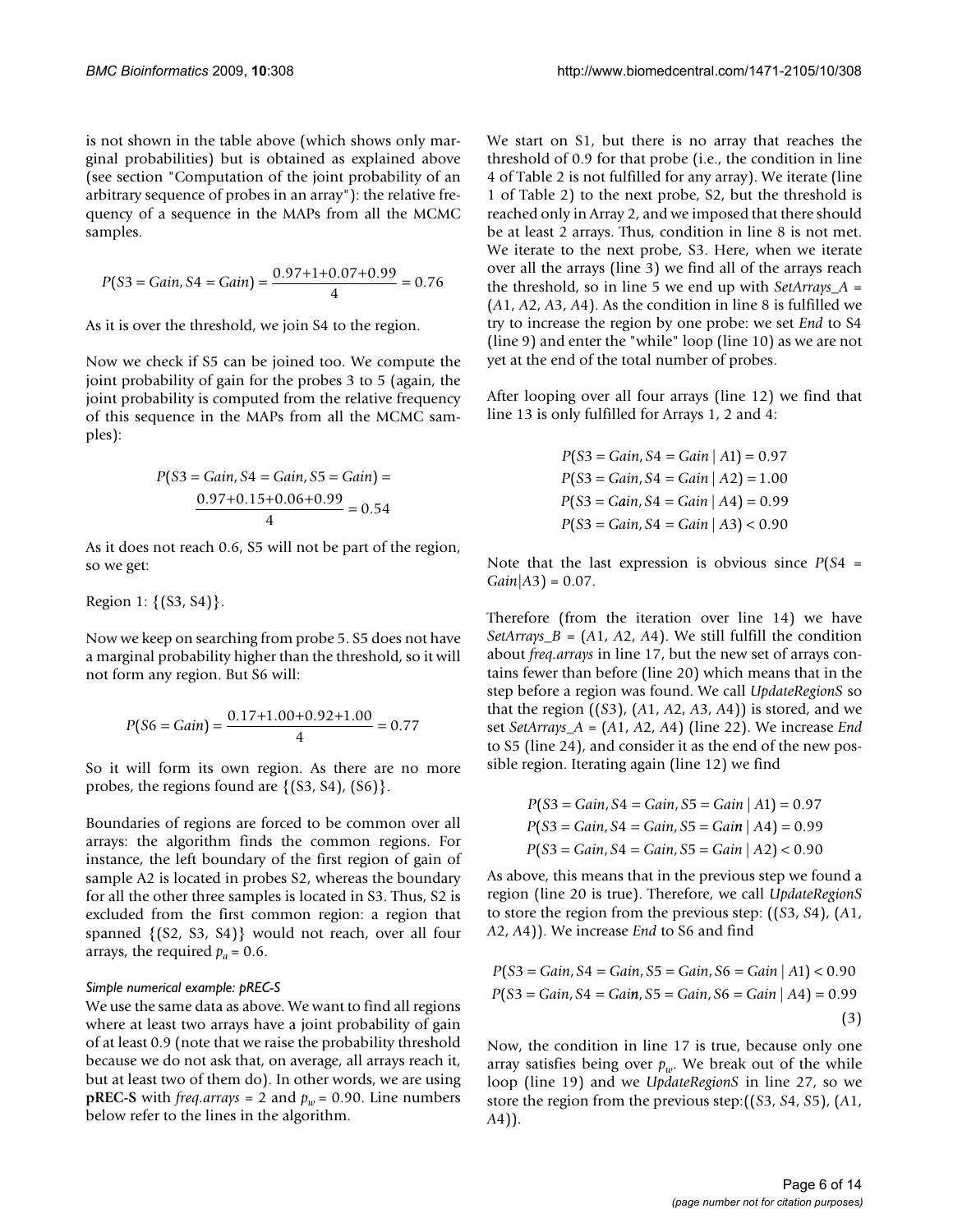We continue iterating over *Start* (line 1), so now *Start* = *S*4. Repeating the steps above we would find a first region ((*S*4), (*A*1, *A*3, *A*4)), and a second region ((*S*4, *S*5), (*A*1, *A*4)). However, when executing *UpdateRegionS*, we would find each of these regions is a subset of a previously found region (((*S*4), (*A*1, *A*3, *A*4)) of ((*S*3, *S*4), (*A*1, *A*3, *A*4)); ((*S*4, *S*5), (*A*1, *A*4)) of ((*S*3, *S*4, *S*5), (*A*1, *A*4))).

When we iterate over *Start* to *Start* = *S*5, we find only the region ((*S*5), (*A*1, *A*4)) which is again a subset of a previously found region.

Finally, we set *Start* = *S6*. We find (lines 3 and 4) that  $p_w$  is satisfied by arrays A2, A3, A4, so we end up with *SetArrays*  $A = (A2, A3, A4)$ . We fullfill the requirement about *freq.arrays*, but in line 10, however, we find we are at the end of the total number of probes, so we do not enter that loop (lines 11 to 24 are skipped). We therefore call *UpdateRegions*, and add the region ((*S*6), (*A*2, *A*3, *A*4)). (Note that the call to *UpdateRegions* in line 27 with *End* - 1 is correct, since we increased *End* one position over S6 in line 9). Therefore, we end up with the regions:

Regions =  $\{((S3), (A1, A2, A3, A4)), ((S3, S4), (A1, A2, A2, A3, A4)\}$ A4)), ((S3, S4, S5), (A1, A4)), ((S6), (A2, A3, A4))}

We can see the regions obtained in Figure 1. In contrast to **pREC-A**, boundaries need not be common over arrays; with **pREC-S** differences in boundaries will lead to different subsets and different regions (for instance, that is why the common region (S3, S4) includes only samples A1, A2, A4, but not A3).

We can also use the output of this algorithm as the basis for clustering and to display patterns of groupings of arrays. We can measure similarity between two arrays as the number of common probes in recurrent CNA regions between those two arrays or, alternatively, as the number of common regions (where the same probe might belong to more than one region) between two arrays. Once similarity is measured, we can immediately apply any clustering method of our choice. An example is show in Figure 2. At this stage, clustering is mainly a device for representing patterns of similarity, since the grouping of arrays with respect to recurrent CNVs is the very output of the **pREC-S** algorithm.

# *Implementation and testing*

The algorithms above are part of the freely available and open-source RJaCGH R package (available from the R repositories), which uses R and C (the later, dynamically loaded from within R). For storage and efficiency reasons, we do not save directly all of the Viterbi paths (i.e., each Viterbi from each iteration of the MCMC sampler) but only the jumps in paths and the counts of different paths. This requires less storage, allows for faster access to the information and computation of the joint sequence, and of course permits reconstructing all of the sequences. The Viterbi paths are obtained as part of the regular execution of the C code for RJaCGH, saved in R as gzipped files, and read back by the C functions for **pREC-A** and **pREC-S** only once.

Execution time in all the examples of the paper is negligible: all the examples of pREC-A execute in less than 5 seconds. Execution time for pREC-S goes up to 160 seconds for the examples from [45] but less than 4 seconds for the remaining examples. (All these timings from a workstation with an AMD 280 processor running Debian GNU/ Linux).

Testing was carried out by comparing the output from the algorithms with manually computed examples. Code for the examples and comparisons is included in the repository for the package [http://launchpad.net/rjacgh.](http://launchpad.net/rjacgh)

### *Examples with real data and comparison to other approaches*

All the examples below were analysed with RJaCGH, which provided the probabilities of alteration. Our examples use aCGH arrays because these are three "classic" sets of data that have been analyzed before with other approaches. Our methods, however, can also be applied to other platforms, including custom and commercial oligonucleotide arrays and SNP arrays (e.g., [25]) or any other platform for which we can obtain joint probabilities of alteration. The main objective of these examples is to illustrate the range of analysis that can be performed.

*Colorectal cancer example (Nakao et al.): direct application of pREC-A* Nakao et al. [46] analyze 125 colorectal tumors. They apply a segmentation method based on a threshold and then find common regions of alteration studying the frequency of alterations. Rouveirol et al. [28] apply both of their algorithms for minimal common regions to the same data. As shown in the Additional file 1, using **pREC-A** with a threshold of 0.35, we find basically the same regions of alteration, and most of the reported differences come from regions with a probability (or frequency, in the case of [46]) in the limit of 35%. The only remarkable case is the gain in 11q which has a much lower probability in our analysis, probably because that alteration is based on a single BAC and the segmentation analysis used in [46] is based on a threshold and therefore is more likely to be affected by outliers.

# *Colorectal cancer example (Douglas et al.): comparing probability of alterations between groups using pREC-A*

**pREC-A** can also be used to compare the probability of alteration between groups of samples. Douglas et al. [47] present data from 37 primary cancers. Seven show microsatellity instability (MSI) and 30 show chromosomal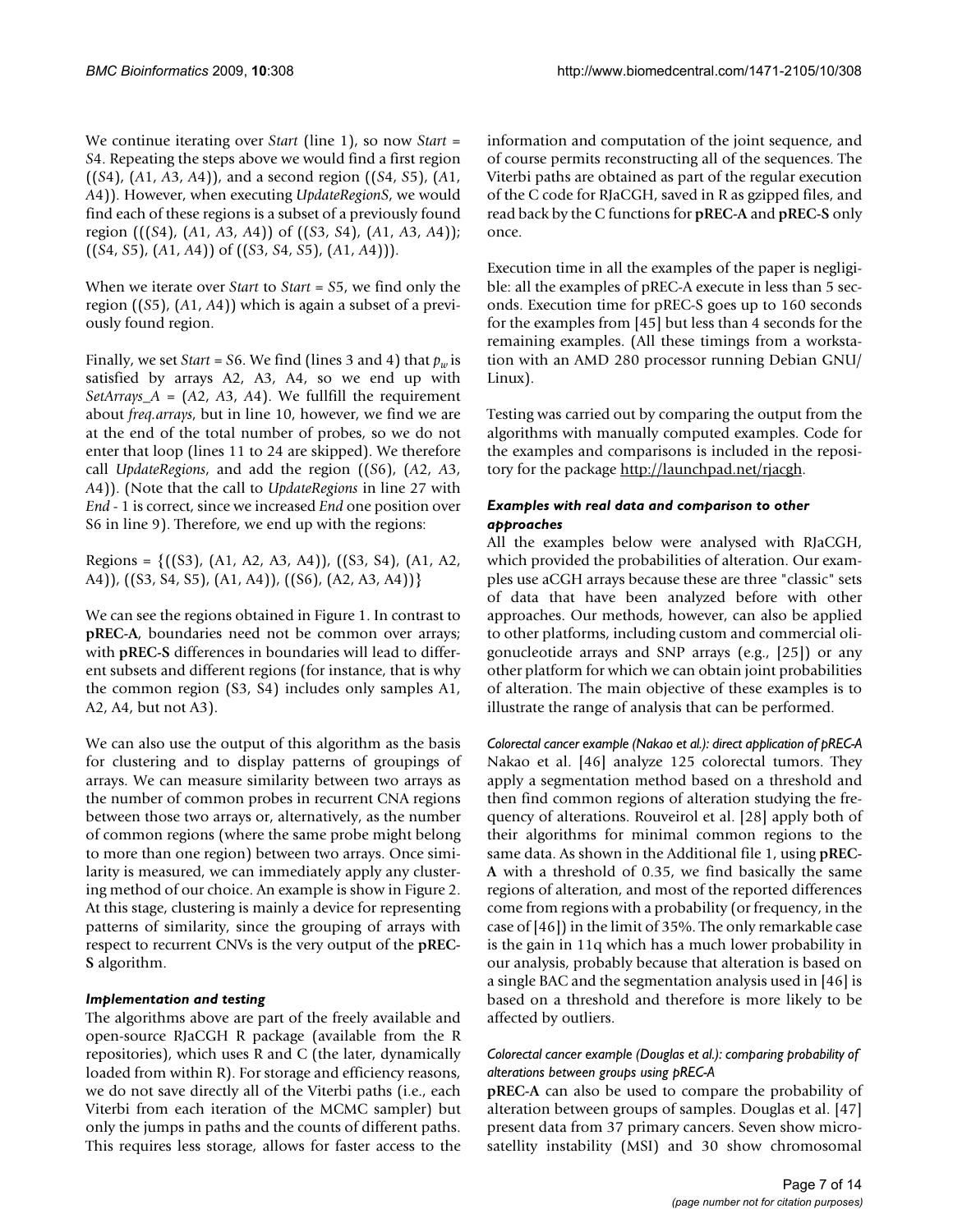

**Figure 1** 

**pREC-S, simple numerical example**. Subsets of at least 2 arrays that share common regions of gain of at least 0.90 probability: *freq.arrays* = 2,  $p_w$  = 0.90. Boxes of the same color represent the same region. In circles, the marginal probabilities of gain. In boxes, the joint probabilities.

instabillity (CIN). (For a definition of genetic alterations, see [48]). They call alterations using a threshold-based method and compare their frequency between the two types using a chi-square statistic. van de Wiel and van Wieringen [49] analize the same data using a dimension reduction technique (CGHRegions) after segmenting the data with DNACopy [50]. They then use a Wilcoxon test with FDR correction for the difference between the two levels.

We have used a threshold of  $p_a$  = 0.50 to find the common regions of gain/loss and have then compared the probability of alteration in those regions for the two groups of samples. We have obtained a total of 21 regions of gain and 11 of loss, shown in Additional file 1 - Figure S2. Next, for every region found above we computed the joint probability of alteration for each of the 30 arrays of class CIN and the seven arrays of class MSI and, by region, we calculated the absolute value of the difference in mean probability between the MSI and CIN groups. To assess the significance of this statistic, we used a permutation test (randomly permuting the MSI and CIN labels and recomputing the absolute value of the difference in mean probability) to obtain a two-sided p-value. Then, we applied the FDR method [51] for multiple testing correction (to account for the multiple testing arising from comparing multiple regions). The regions found significantly different (at 0.05 level) between groups are listed in Additional file 1 - Table S3, where we also provide further details

about the differences with the results in [47] and [49]. Our results are largely coincident with those in [47] and [49]. Some regions mentioned in [47] (a two-clone region in chromosome 8, a 29-clone region in chromosome 18, and the p arm of chromosome 20) are not detected by us as these are regions with probability of alteration just below 0.50. There are differences with the method of [49], CGHregions, in the location of the breakpoints: CGHregions is a dimension reduction method that simplifies the complexity of the sample profiles, which probably leads to a larger imprecision in the location of region boundaries.

### *Breast cancer example (Pollack et al.): pREC-S and homogeneity index*

Pollack et al. [45] analyze data from 44 breast tumors and 10 cancer cell lines. They search for common regions of alteration and then compare the frequency of aberrations in each arm of every chromosome as a function of other variables such as tumor grade, estrogen receptor (ER) and TP53 mutations. Rouveirol et al. [28] also analyze these data. We have applied our second method, pREC-S, to the 44 tumors to examine if there is any similarity in the alterations shared by the groups of arrays defined by those variables. We have computed common regions of at least 0.50 probability of alteration (Gains or Losses) shared by at least two arrays (i.e., *freq.array* = 2,  $p_w$  = 0.50).

To compare our approach with the results of [45], and to gain more insight on the patterns of recurrent CNA regions and their relationship to the other three variables (tumor grade, ER, TP53), we have defined a simple statistic to measure within-group homogeneity of recurrent CNA regions. Let *Yij* be the number of probes that array *i* and array *j* have altered in common, *k* a group of arrays (typically, with some common characteristic),  $n_k$  the number of different pairs of arrays in a given group *k* and *n\_k* the number of different pairs formed by arrays in group *k* and arrays in a different group. Let us define

$$
\overline{Y}_k = \sum_{i,j \in k} \frac{Y_{ij}}{n_k}
$$

$$
\overline{Y}_{-k} = \sum_{i \notin k, j \in k} \frac{Y_{ij}}{n_{-k}}
$$

That is,  $Y_k$  is the average number of common altered probes between two arrays of group  $k$ , and  $Y_{-k}$  is the average number of common altered probes between one array of group *k* and other in a different group. We define the proportion of common alterations shared by the group *k* as  $Y_k / Y_{-k}$ . This index measures the homogeneity of the genomic alterations within a subset of arrays compared to the alterations shared with arrays of other group. If this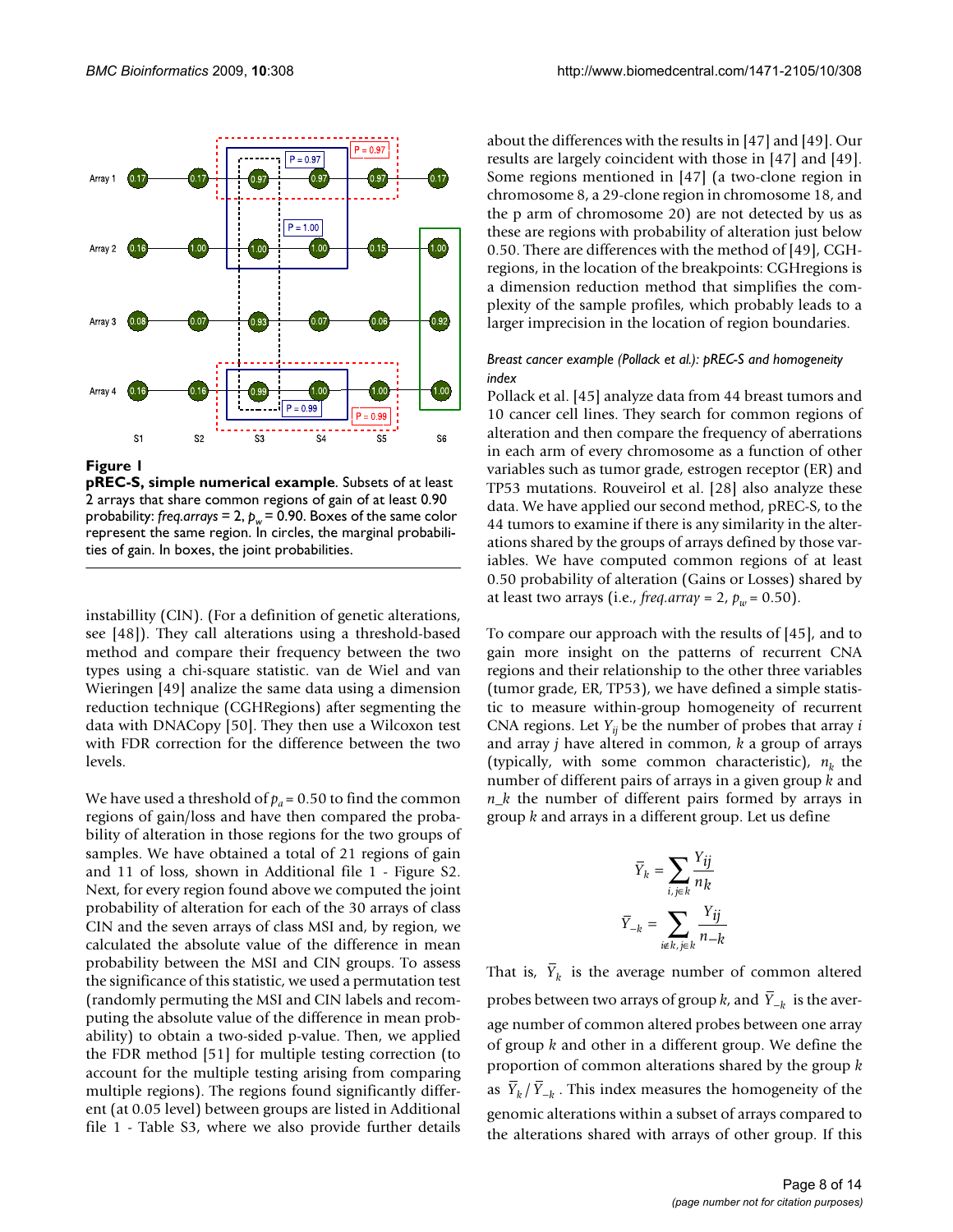

#### **Figure 2**

**Clustering based upon pREC-S**. Number of common regions shared by pairs of arrays. In parenthesis, the average length in probes of the regions. On the left, a dendrogram using hierarchical clustering (complete linkage) with number of common regions shared by pairs of arrays as similarity measure.

index is greater than 1, the arrays of this group share more alterations between themselves than arrays of different groups do. If this index is 0, no alterations are shared between any two arrays in the group. A value of *8* means that no alteration is shared between arrays of this group and others. We can compute this index for the groups defined by the three variables tumor grade, ER, and TP53 mutations; this is shown in the Additional file 1 - Tables S4 to S6). Those tables allow us to easily discern chromosomes that are very homogeneous with respect to shared alterations; for instance, gains in chromosomes 4 and 5 and losses in chromosome 8 are very homogeneous in the estrogen receptor negative samples (Additional file 1 - Table S4). We can display the patterns of similarity graphically, as is done in Figure 3, where we have ordered the arrays by tumor grade and show the number of common alterations for chromosome 8. Our results are not easy to compare with [45], because they define the regions and compare subgroups at chromosome arm resolution, while our method works at probe resolution.

Furthermore [45] consider every chromosome arm as altered or not without taking into account the number of altered probes in it.

To further understand the pattern of similarities, instead of comparing subgroups according to the number of alterations, we can analyze how homogeneous each group is over the whole genome (not chromosome by chromosome, as in previous tables). This is shown in Table 4. When we divide arrays according to tumor grade, Grade I and Grade III show high homogeneity within groups, meaning that the alterations are consistent in arrays within those grades. Arrays of grade II, however, show much more heterogeneity, sharing many aberrations with arrays of Grade I and/or Grade III. This is an indication that arrays of Grade II can be classified in one of the other two groups according to the pattern of alterations. Figure 2 provides a graphical illustration: four arrays of Grade II are very similar to the arrays of Grade III.

# **Discussion**

We have developed two very different approaches for finding regions of recurrent, or common, copy number alteration. The lack of gold standards and the current nonexistence of an unambiguous definition of what a region of recurrent CNA is [6], as well as the unique and qualitatively different nature of our methods from previous ones, make it difficult to compare performance, but at the same time highlight the relevance of our methods for current and future studies of CNA, their relation to phenotypic variation, and their usage for subject clustering.

The two methods we have developed share that they use as input probabilities of alteration and return probabilities. Regardless of whether the input probabilities are obtained from our RJaCGH method [24] or some other approach, it can be argued that probabilities are much better suited to the task at hand than p-values or discrete classifications into "gained", "lost", "not changed". By using probabilities as input, we incorporate uncertainty in the estimates of copy number states. By returning probabilites and using probabilities throughout all the analysis, the user can decide the appropriate thresholds (or, even, modify them depending on context) and define distances between arrays that incorporate the strength of evidence in favor of alteration. Precisely because of the conceptual simplicity of using probabilities, we can approach within a unified framework both questions related to "unsupervised problems" (e.g., identify subsets of regions that are common to subsets of arrays) and to "supervised problems" (e.g., measure how different two groups of arrays are with respect to recurrent regions of alteration). This unified approach is unique to our methods, and not shared by any others.

Our first method, **pREC-A**, searches for general, broad patterns of common gains (or losses) over all the samples in the study. This is the approach which is most similar to previous ones. This method is well suited to comparing pre-defined groups of samples. By its very nature (e.g., that an overall pattern is identified by a mean probability larger than a threshold) this method can only detect regions for which there is at least moderate evidence (medium probability) of alteration over almost all samples, or very strong evidence (high probability) of altera-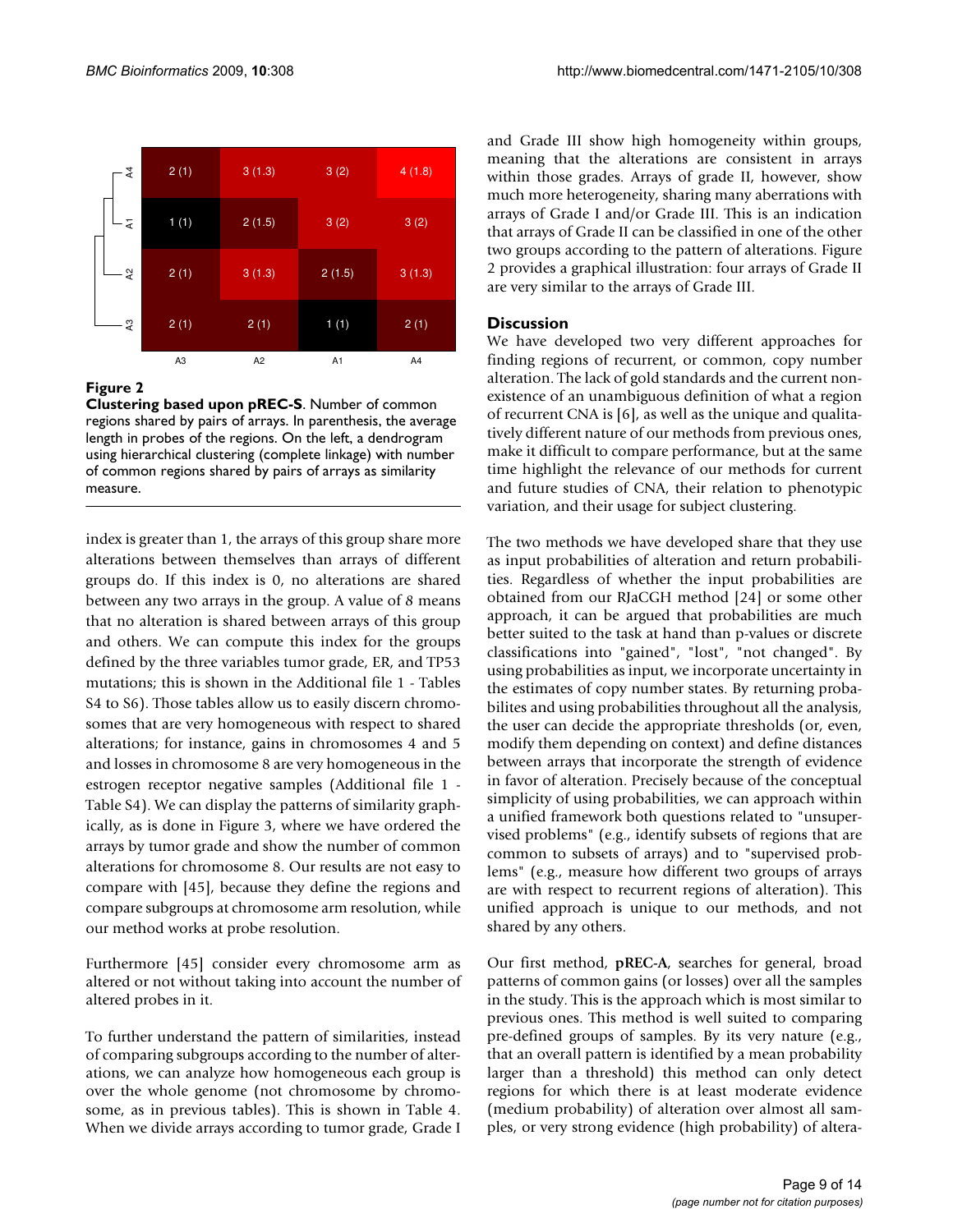tion over an important fraction of the samples. Thus, it is easy to miss regions that are present with very high probability in a small subset of the samples. As well, mixing in the same sample very heterogenous groups will tend to smooth out the evidence of alteration, so that few common regions will be found. Alternatively, if there are very different sample sizes (different number of arrays) in the different heterogenous groups, the detected common regions will often be a subset of the common regions among the most abundant group. These features can be controlled to answer the specific study questions. First, as equation 1 shows, it is easy to weight different arrays differently, so as to increase the influence of some arrays in the final analysis. Moreover, if we know in advance that there are different subgroups of samples, we can use **pREC-A** independently in the different subgroups; for instance, when we have already subdivided the subjects in the study into homogeneous groups with respect to disease (e.g., [52]), and want to locate recurrent CNA regions common to most samples within a subgroup and possibly different from other subgroups. Finally, as our last example with the data of [47] shows, a user that understands these features of **pREC-A** can employ this algorithm to highlight the differences between subgroups and how these change as we modify the minimum required threshold for the probability of alteration. In particular, note the easy formulation of a permutation-based test for identifying the differences in the probabilities of alteration of regions between subgroups. This type of approach might be even more useful when two or more suspected subgroups are compared against a larger, reference group. The main advantages of this algorithm are that it is most similar to previous approaches, has a simple interpretation in terms of global patterns across most of the samples, and requires the specification of only one parameter. Thus, **pREC-A** will often be the method of choice if we are trying to relate major, global, recurrent patterns of CNA to variations in phenotype or to differentiate between subroups of samples. In contrast to **pREC-A**, the second method, **pREC-S**, can detect small subgroups of samples with respect to common alterations, without being adversely affected by averages over arrays or differences in number of samples in different subgroups. Moreover, different subgroups can be detected with respect to different alterations. **pREC-S**, therefore, addresses a common and distinct need that arises in any study of CNA with heterogeneous samples.

As seen in the results, this second algorithm allows us to elegantly approach some of the questions in the second example (breast cancer example, [45]). First, the derivation of a specially tailored statistic,  $Y_k/Y_b$ , to answer the relevant questions in this study is straightforward. More importantly, the second algorithm finds homogeneous

subgroups, with respect to alterations, and these differences are associated with differences in three other markers (estrogen receptor status, TP53 mutation, tumor grade; see Additional file 1). In other words, **pREC-S** finds CNV that differentiate between groups. It must be emphasized that **pREC-S** has been applied to the complete set of data after specifying that the within-array probability of alteration be larger than 0.5 (i.e.,  $p_w = 0.50$ ) and that these regions be shared among, at least, two arrays (i.e., *freq.array* = 2), but the algorithm is blind to the "labels" of the arrays regarding the other markers (estrogen receptor, TP53, grade). Therefore, **pREC-S** allows us to find CNVs that differentiate between known groups (as in this case), but its systematic usage also opens the door to finding patterns of CNA that might differentiate between previously unknown groups. Moreover, there is no need for the association recurrent CNA regions-marker to be similar among different markers, specially since, as explained above, different subgroups of arrays can be detected with respect to different CNA recurrence patterns. These are features unique and characteristic of **pREC-S**, compared to all the alternative available methods.

We suggest that **pREC-S** is the method of choice when there is unknown heterogeneity among arrays in CNAs, and when we want to relate possibly non-identical subsets of samples, defined in terms of recurrent patterns of CNA, to phenotypic variation. Moreover, routine use of **pREC-S** even with apparently homogeneous groups of samples might help discover possible subtypes of diseases that might generate novel hypothesis or uncover previously unknown heterogeneities.

**pREC-S** is also a key method for clustering. Integrative studies that combine CNV data with other data (e.g., mRNA, SNP) often use clustering of subjects based upon the CNA data (e.g., [53,54]). The problem of most of these approaches is that, when clustering based upon the CNA data (either the gain/loss calls or the smoothed data), the measure of distance or similarity used ignores that some of the data show strong serial dependence (probes next to each other) whereas some of the data (e.g., probes in different chromosomes) are independent. Thus, in most cases the distance computed is likely to introduce serious distortions in the true distances among subjects (see also [29,55,56]). This problem is in addition to the aforementioned issues of not integrating variability and uncertainty in the gain/loss calls or smoothed means. In contrast, by using a biologically motivated and probabilistically based approach to CNA common regions, such as **pREC-S**, it will be possible to construct distance metrics and, therefore, clustering approaches, that make full usage of CNA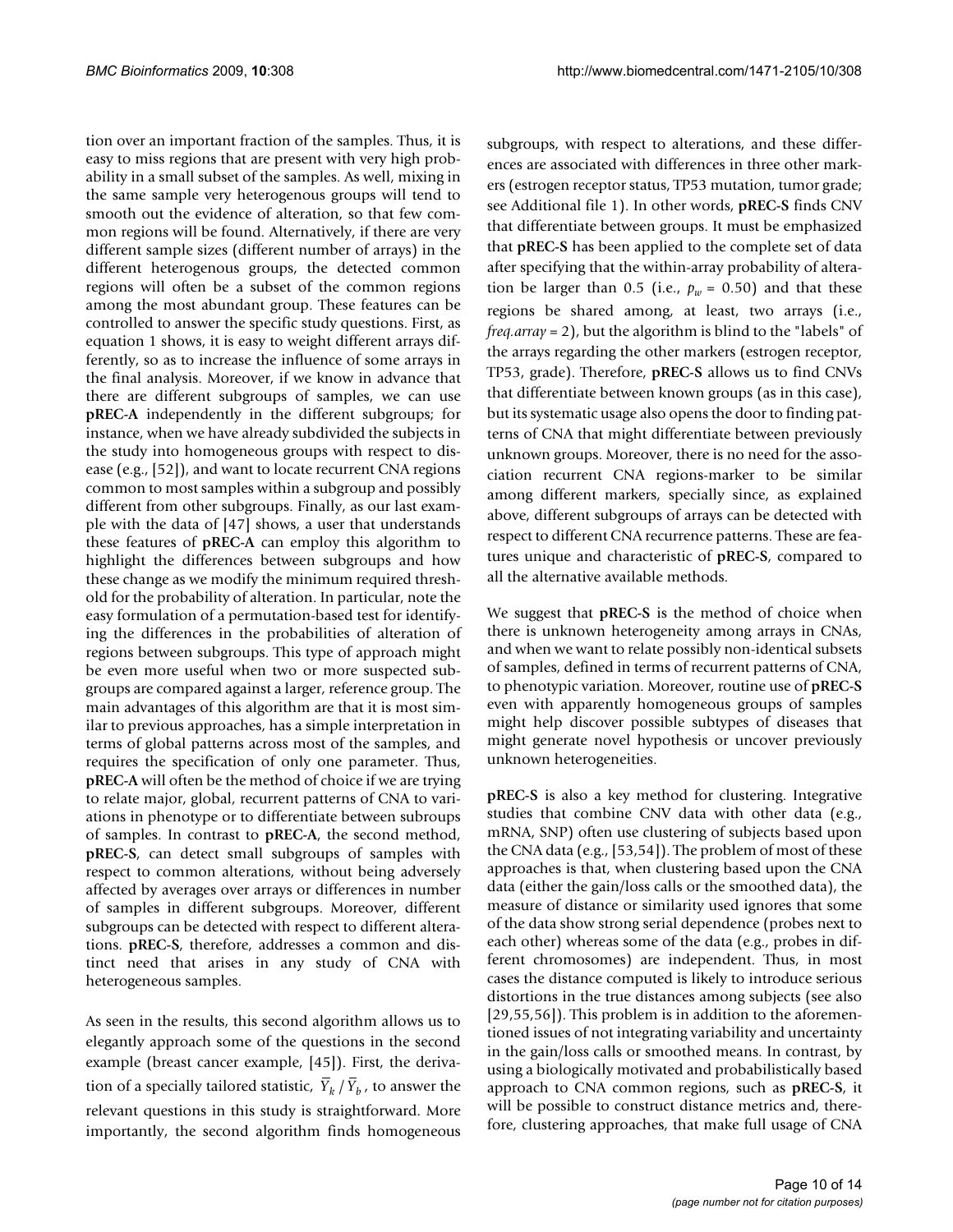

# Figure 3

**Chromosome 8 from the Pollack et al. example**. Number of regions of gain with at least 0.50 probability shared by at least two arrays (i.e., pREC-S, *freq.arrays* = 2,  $p_w$  = 0.50). The arrays are ordered according to tumor grade. Arrays with grade III share many more alterations between them than the other arrays. Four arrays with grade II share the same gains in copy number with tumors of higher grade, so they are probably related. There is one array unidentified.

data when searching for groups of subjects. Fully developing a method for clustering based upon CNA data is outside the scope of this paper, but we have presented a simple example to motivate further work.

Moreover, an additional distinct feature of our methods is that both **pREC-S** and **pREC-A** have at most two parameters of straightforward biological interpretation (probability of alteration, number of samples that share the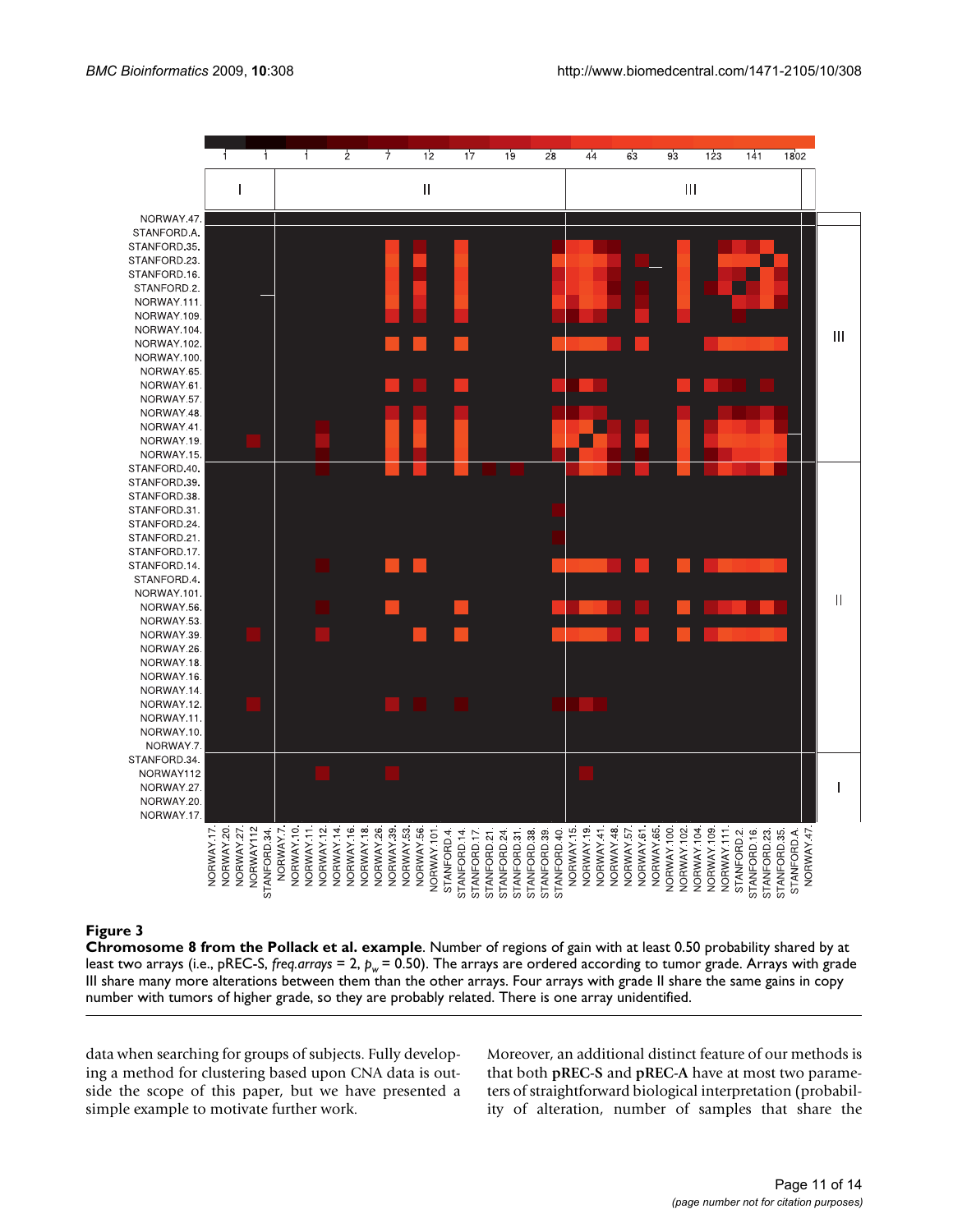| Table 4: Alterations in Pollack et al. [45], genomewide. |  |  |
|----------------------------------------------------------|--|--|
|----------------------------------------------------------|--|--|

|       |           | pREC-S (Homogeneity index) |
|-------|-----------|----------------------------|
| ER    | Positive  | 0.75                       |
|       | Negative  | 1.12                       |
| p53   | Wild Type | 0.67                       |
|       | Mutant    | 1.23                       |
| Grade |           | 1.21                       |
|       | Ш         | 0.56                       |
|       | Ш         | 1.40                       |

The homogeneity index,  $\left.Y_k\right/Y_b$  , is computed over the whole

genome, not chromosome by chromosome, as done in previous tables.

alteration). An added advantage of the type of input and output used by our methods is that probabilities allow researchers to modify thresholds as needed, and to easily (and intelligibly) examine the sensitivity of results to changes in thresholds.

Furthermore, as both methods are based on a Hidden Markov Model (HMM) with no restrictions on the number of states [24], we can use models involving an arbitrary number of states of gain and loss. The HMM (probabilistically) assigns probes to hidden states, but it is up to subsequent analysis to assign those states to specific or interesting "copy number states". This allows us to keep the two different concepts of "amplitude (or magnitude) of change" and "evidence of alteration" separate. Moreover, it is also immediate to restrict finding common regions to alterations above a certain threshold of amplitude or that belong only to a subset of states so that we can focus only on alterations of a certain type (e.g., only the largest hidden states of gain in a model with three hidden states for gain).

Finally, note that the problem we have been addressing is the location, *de novo*, of recurrent CNA regions. A different set of problems is using pre-existing information about regions that show copy number polymorphism to inform the search for rare copy number variants [57,58]. Likewise, another very different set of problems is the usage of previously identified variable regions in tests of association between copy number variation and disease [59-61]. These are, however, sufficiently related objectives, and methodological and conceptual advances in any one set of approaches could be highly beneficial for the other two sets of problems.

# **Conclusion**

We have developed methods for finding regions of copy number alteration (CNA) common or recurrent over several arrays. Our methods have an immediate and intuitive biological interpretation, and incorporate both withinand among-array variability. Reanalysis of several data sets in the literature show that our methods can indeed recover patterns previously found but can also uncover additional patterns. Moreover, probabilities allow researchers to modify thresholds as needed, and to easily examine the sensitivity of results to changes in thresholds. In addition, the examples show how it is straightforward to derive tailored statistics and summary measures to answer specific research questions. The development of these two distinct algorithms highlights a key idea that has often been neglected: recurrent or common CNAs can refer to very distinct patterns in a group of samples, specially concerning heterogeneity among arrays and probability of alteration. We expect that these two algorithms will help advance efforts to standardize definitions of recurrent or common CNA regions, and ultimately the search for genomic regions harboring disease-critical genes.

#### **Authors' contributions**

OMR developed the statistical model, participated in the programming and conducted all of the analysis. RD-U conceived the original HMM model and participated in model development and programming. Both authors wrote, read, and approved the final manuscript.

# **Additional material**

#### **Additional file 1**

*Supplementary Material for "Detection of recurrent copy number alterations in the genome: taking among-subject heterogeneity seriously". A PDF file with further details on the algorithms and tables and comments on the Examples.* Click here for file

[\[http://www.biomedcentral.com/content/supplementary/1471-](http://www.biomedcentral.com/content/supplementary/1471-2105-10-308-S1.PDF)

2105-10-308-S1.PDF]

# **Acknowledgements**

C. Lázaro-Perea, J. Poyatos, and four anonymous reviewers for comments on the ms. Funding provided by Fundación de Investigación Médica Mutua Madrileña. Publication charges covered by projects CONSOLIDER: CSD2007-00050 of the Spanish Ministry of Science and Innovation and by RTIC COMBIOMED RD07/0067/0014 of the Spanish Health Ministry.

#### **References**

- 1. Redon R, Ishikawa S, Fitch KR, Feuk L, Perry GH, Andrews DT, Fiegler H, Shapero MH, Carson AR, Chen W, Cho EK, Dallaire S, Freeman JL, Gonzalez JR, Gratacos M, Huang J, Kalaitzopoulos D, Komura D, Macdonald JR, Marshall CR, Mei R, Montgomery L, Nishimura K, Okamura K, Shen F, Somerville MrJ, Tchinda J, Valsesia A, Woodwark C, Yang F, Zhang J, Zerjal T, Zhang Ja, Armengol L, Conrad DF, Estivill X, Tyler-Smith C, Carter NP, Aburatani Hiroyuki an d Lee C, Jones KW, Scherer SW, Hurles ME: **[Global variation in copy number](http://www.ncbi.nlm.nih.gov/entrez/query.fcgi?cmd=Retrieve&db=PubMed&dopt=Abstract&list_uids=17122850) [in the human genome.](http://www.ncbi.nlm.nih.gov/entrez/query.fcgi?cmd=Retrieve&db=PubMed&dopt=Abstract&list_uids=17122850)** *Nature* 2006, **444(7118):**444-454.
- 2. Korbel JO, Urban AE, Affourtit JP, Godwin B, Grubert F, Simons JF, Kim PM, Palejev D, Carriero NJ, Du L, Taillon BE, Chen Z, Tanzer A, Saunders ACE, Chi J, Yang F, Carter NP, Hurles ME, Weissman SM,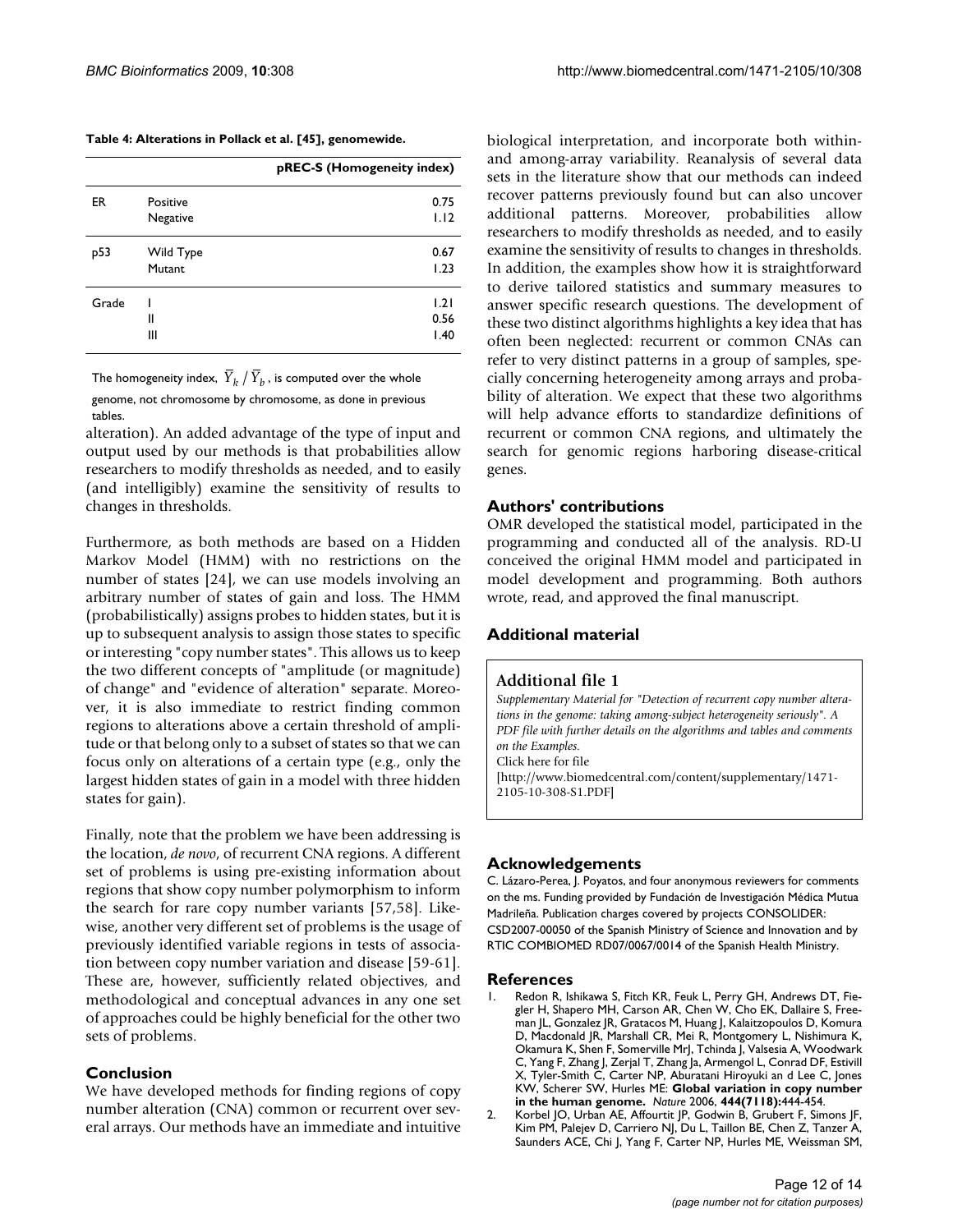Harkins TT, Gerstein MB, Egholm M, Snyder M: **[Paired-End Map](http://www.ncbi.nlm.nih.gov/entrez/query.fcgi?cmd=Retrieve&db=PubMed&dopt=Abstract&list_uids=17901297)[ping Reveals Extensive Structural Variation in the Human](http://www.ncbi.nlm.nih.gov/entrez/query.fcgi?cmd=Retrieve&db=PubMed&dopt=Abstract&list_uids=17901297) [Genome.](http://www.ncbi.nlm.nih.gov/entrez/query.fcgi?cmd=Retrieve&db=PubMed&dopt=Abstract&list_uids=17901297)** *Science* 2007, **318(5849):**420-426.

- 3. Sun W, Wright FA, Tang Z, Nordgard SH, Loo PVV, Yu T, Kristensen VN, Perou CM: **[Integrated study of copy number states and](http://www.ncbi.nlm.nih.gov/entrez/query.fcgi?cmd=Retrieve&db=PubMed&dopt=Abstract&list_uids=19581427) [genotype calls using high-density SNP arrays.](http://www.ncbi.nlm.nih.gov/entrez/query.fcgi?cmd=Retrieve&db=PubMed&dopt=Abstract&list_uids=19581427)** *Nucleic acids research* 2009 in press.
- Shah SP: **[Computational methods for identification of recur](http://www.ncbi.nlm.nih.gov/entrez/query.fcgi?cmd=Retrieve&db=PubMed&dopt=Abstract&list_uids=19287173)[rent copy number alteration patterns by array CGH.](http://www.ncbi.nlm.nih.gov/entrez/query.fcgi?cmd=Retrieve&db=PubMed&dopt=Abstract&list_uids=19287173)** *Cytogenetic and genome research* 2008, **123(1-4):**343-351.
- 5. Lee C, Iafrate AJ, Brothman AR: **[Copy number variations and](http://www.ncbi.nlm.nih.gov/entrez/query.fcgi?cmd=Retrieve&db=PubMed&dopt=Abstract&list_uids=17597782) [clinical cytogenetic diagnosis of constitutional disorders.](http://www.ncbi.nlm.nih.gov/entrez/query.fcgi?cmd=Retrieve&db=PubMed&dopt=Abstract&list_uids=17597782)** *Nature Genetics* 2007, **39:**S48-S54.
- 6. Scherer SW, Lee C, Birney E, Altshuler DM, Eichler EE, Carter NP, Hurles ME, Feuk L: **Challenges and standards in integrating surveys of structural variation.** *Nat Genet* 2007, **39(7 Suppl):**.
- 7. Lupski JR: **[Genomic rearrangements and sporadic disease.](http://www.ncbi.nlm.nih.gov/entrez/query.fcgi?cmd=Retrieve&db=PubMed&dopt=Abstract&list_uids=17597781)** *Nature Genetics* 2007, **39:**S43-S47.
- 8. McCarroll SA, Altshuler DM: **[Copy-number variation and asso](http://www.ncbi.nlm.nih.gov/entrez/query.fcgi?cmd=Retrieve&db=PubMed&dopt=Abstract&list_uids=17597780)[ciation studies of human disease.](http://www.ncbi.nlm.nih.gov/entrez/query.fcgi?cmd=Retrieve&db=PubMed&dopt=Abstract&list_uids=17597780)** *Nat Genet* 2007, **39(7 Suppl):**S37-S42.
- 9. Beckmann JS, Estivill X, Antonarakis SE: **[Copy number variants](http://www.ncbi.nlm.nih.gov/entrez/query.fcgi?cmd=Retrieve&db=PubMed&dopt=Abstract&list_uids=17637735) [and genetic traits: closer to the resolution of phenotypic to](http://www.ncbi.nlm.nih.gov/entrez/query.fcgi?cmd=Retrieve&db=PubMed&dopt=Abstract&list_uids=17637735) [genotypic variability.](http://www.ncbi.nlm.nih.gov/entrez/query.fcgi?cmd=Retrieve&db=PubMed&dopt=Abstract&list_uids=17637735)** *Nat Rev Genet* 2007, **8(8):**639-646.
- 10. Wain LV, Armour JAA, Tobin MD: **[Genomic copy number varia](http://www.ncbi.nlm.nih.gov/entrez/query.fcgi?cmd=Retrieve&db=PubMed&dopt=Abstract&list_uids=19535135)[tion, human health, and disease.](http://www.ncbi.nlm.nih.gov/entrez/query.fcgi?cmd=Retrieve&db=PubMed&dopt=Abstract&list_uids=19535135)** *Lancet* 2009, **374:**340-350.
- 11. Huang J, Wei W, Chen J, Zhang J, Liu G, Di X, Mei R, Ishikawa S, Aburatani H, Jones KW, Shapero MH: **[CARAT: a novel method for](http://www.ncbi.nlm.nih.gov/entrez/query.fcgi?cmd=Retrieve&db=PubMed&dopt=Abstract&list_uids=16504045) [allelic detection of DNA copy number changes using high](http://www.ncbi.nlm.nih.gov/entrez/query.fcgi?cmd=Retrieve&db=PubMed&dopt=Abstract&list_uids=16504045) [density oligonucleotide arrays.](http://www.ncbi.nlm.nih.gov/entrez/query.fcgi?cmd=Retrieve&db=PubMed&dopt=Abstract&list_uids=16504045)** *BMC Bioinformatics* 2006, **7:**83.
- 12. Carter NP: **[Methods and strategies for analyzing copy number](http://www.ncbi.nlm.nih.gov/entrez/query.fcgi?cmd=Retrieve&db=PubMed&dopt=Abstract&list_uids=17597776) [variation using DNA microarrays.](http://www.ncbi.nlm.nih.gov/entrez/query.fcgi?cmd=Retrieve&db=PubMed&dopt=Abstract&list_uids=17597776)** *Nat Genet* 2007, **39(7 Suppl):**S16-S21.
- 13. Laframboise T: **[Single nucleotide polymorphism arrays: a dec](http://www.ncbi.nlm.nih.gov/entrez/query.fcgi?cmd=Retrieve&db=PubMed&dopt=Abstract&list_uids=19570852)[ade of biological, computational and technological advances.](http://www.ncbi.nlm.nih.gov/entrez/query.fcgi?cmd=Retrieve&db=PubMed&dopt=Abstract&list_uids=19570852)** *Nucl Acids Res* 2009, **37(13):**4181-4193.
- 14. Ylstra B, Ijssel P van den, Carvalho B, Brakenhoff RH, Meijer GA: **[BAC to the future! or oligonucleotides: a perspective for](http://www.ncbi.nlm.nih.gov/entrez/query.fcgi?cmd=Retrieve&db=PubMed&dopt=Abstract&list_uids=16439806) micro array comparative genomic hybridization (array [CGH\).](http://www.ncbi.nlm.nih.gov/entrez/query.fcgi?cmd=Retrieve&db=PubMed&dopt=Abstract&list_uids=16439806)** *Nucleic Acids Res* 2006, **34:**445-450.
- 15. Pinkel D, Albertson D: **[Array comparative genomic hybridiza](http://www.ncbi.nlm.nih.gov/entrez/query.fcgi?cmd=Retrieve&db=PubMed&dopt=Abstract&list_uids=15920524)[tion and its application in cancer.](http://www.ncbi.nlm.nih.gov/entrez/query.fcgi?cmd=Retrieve&db=PubMed&dopt=Abstract&list_uids=15920524)** *Nature Genetics* 2005, **37(Supplement):**S11-S17.
- 16. Xie C, Tammi M: **[CNV-seq, a new method to detect copy](http://www.ncbi.nlm.nih.gov/entrez/query.fcgi?cmd=Retrieve&db=PubMed&dopt=Abstract&list_uids=19267900) [number variation using high-throughput sequencing.](http://www.ncbi.nlm.nih.gov/entrez/query.fcgi?cmd=Retrieve&db=PubMed&dopt=Abstract&list_uids=19267900)** *BMC Bioinformatics* 2009, **10:**80.
- 17. Lee S, Cheran E, Brudno M: **[A robust framework for detecting](http://www.ncbi.nlm.nih.gov/entrez/query.fcgi?cmd=Retrieve&db=PubMed&dopt=Abstract&list_uids=18586745) [structural variations in a genome.](http://www.ncbi.nlm.nih.gov/entrez/query.fcgi?cmd=Retrieve&db=PubMed&dopt=Abstract&list_uids=18586745)** *Bioinformatics* 2008, **24(13):**i59-67.
- Kidd JM, Cooper GM, Donahue WF, Hayden HS, Sampas N, Graves T, Hansen N, Teague B, Alkan C, Antonacci F, Haugen E, Zerr T, Yamada NA, Tsang P, Newman TL, Tüzün E, Cheng Z, Ebling HM, Tusneem N, David R, Gillett W, Phelps KA, Weaver M, Saranga D, Brand A, Tao W, Gustafson E, McKernan K, Chen L, Malig M, Smith JD, Korn JM, McCarroll SA, Altshuler DA, Peiffer DA, Dorschner M, Stamatoyannopoulos J, Schwartz D, Nickerson DA, Mullikin JC, Wilson RK, Bruhn L, Olson MV, Kaul R, Smith DR, Eichler EE: **[Mapping](http://www.ncbi.nlm.nih.gov/entrez/query.fcgi?cmd=Retrieve&db=PubMed&dopt=Abstract&list_uids=18451855) [and sequencing of structural variation from eight human](http://www.ncbi.nlm.nih.gov/entrez/query.fcgi?cmd=Retrieve&db=PubMed&dopt=Abstract&list_uids=18451855) [genomes.](http://www.ncbi.nlm.nih.gov/entrez/query.fcgi?cmd=Retrieve&db=PubMed&dopt=Abstract&list_uids=18451855)** *Nature* 2008, **453(7191):**56-64.
- 19. Diskin S, Eck T, Greshock J, Mosse Y, Naylor T, Stoeckert CJ, Weber B, Maris J, Grant G: **[STAC: A method for testing the signifi](http://www.ncbi.nlm.nih.gov/entrez/query.fcgi?cmd=Retrieve&db=PubMed&dopt=Abstract&list_uids=16899652)[cance of DNA copy number aberrations across multiple](http://www.ncbi.nlm.nih.gov/entrez/query.fcgi?cmd=Retrieve&db=PubMed&dopt=Abstract&list_uids=16899652) [array-CGH experiments.](http://www.ncbi.nlm.nih.gov/entrez/query.fcgi?cmd=Retrieve&db=PubMed&dopt=Abstract&list_uids=16899652)** *Genome Res* 2006, **16(9):**1149-1158.
- Tonon G, Wong KK, Maulik G, Brennan C, Feng B, Zhang Y, Khatry DB, Protopopov A, You MJ, Aguirre AJ, Martin ES, Yang Z, Ji H, Chin L, Depinho RA: **[High-resolution genomic profiles of human](http://www.ncbi.nlm.nih.gov/entrez/query.fcgi?cmd=Retrieve&db=PubMed&dopt=Abstract&list_uids=15983384) [lung cancer.](http://www.ncbi.nlm.nih.gov/entrez/query.fcgi?cmd=Retrieve&db=PubMed&dopt=Abstract&list_uids=15983384)** *Proc Natl Acad Sci USA* 2005, **102:**9625-9630.
- 21. Misra A, Pellarin M, Nigro J, Smirnov I, Moore D, Lamborn KR, Pinkel D, Albertson DG, Feuerstein BG: **[Array comparative genomic](http://www.ncbi.nlm.nih.gov/entrez/query.fcgi?cmd=Retrieve&db=PubMed&dopt=Abstract&list_uids=15837741) [hybridization identifies genetic subgroups in grade 4 human](http://www.ncbi.nlm.nih.gov/entrez/query.fcgi?cmd=Retrieve&db=PubMed&dopt=Abstract&list_uids=15837741) [astrocytoma.](http://www.ncbi.nlm.nih.gov/entrez/query.fcgi?cmd=Retrieve&db=PubMed&dopt=Abstract&list_uids=15837741)** *Clin Cancer Res* 2005, **11:**2907-2918.
- 22. Lai WRR, Johnson MDD, Kucherlapati R, Park PJJ: **[Comparative](http://www.ncbi.nlm.nih.gov/entrez/query.fcgi?cmd=Retrieve&db=PubMed&dopt=Abstract&list_uids=16081473) [analysis of algorithms for identifying amplifications and dele](http://www.ncbi.nlm.nih.gov/entrez/query.fcgi?cmd=Retrieve&db=PubMed&dopt=Abstract&list_uids=16081473)[tions in array CGH data.](http://www.ncbi.nlm.nih.gov/entrez/query.fcgi?cmd=Retrieve&db=PubMed&dopt=Abstract&list_uids=16081473)** *Bioinformatics* 2005, **21:**3763-3770.
- 23. Willenbrock H, Fridlyand J: **[A comparison study: applying seg](http://www.ncbi.nlm.nih.gov/entrez/query.fcgi?cmd=Retrieve&db=PubMed&dopt=Abstract&list_uids=16159913)[mentation to array CGH data for downstream analyses.](http://www.ncbi.nlm.nih.gov/entrez/query.fcgi?cmd=Retrieve&db=PubMed&dopt=Abstract&list_uids=16159913)** *Bioinformatics* 2005, **21:**4084-4091.
- 24. Rueda OM, Diaz-Uriarte R: **Flexible and accurate detection of genomic copy-number changes from aCGH.** *PLoS Comput Biol* 2007, **3(6):**1115-1122.
- Rueda OM, Diaz-Uriarte R: [A response to Yu et al. 'A forward](http://www.ncbi.nlm.nih.gov/entrez/query.fcgi?cmd=Retrieve&db=PubMed&dopt=Abstract&list_uids=17939873)**[backward fragment assembling algorithm for the identifica](http://www.ncbi.nlm.nih.gov/entrez/query.fcgi?cmd=Retrieve&db=PubMed&dopt=Abstract&list_uids=17939873)tion of genomic amplification and deletion breakpoints using high-density single nucleotide polymorphism (SNP) array', [BMC Bioinformatics 2007, 8: 145.](http://www.ncbi.nlm.nih.gov/entrez/query.fcgi?cmd=Retrieve&db=PubMed&dopt=Abstract&list_uids=17939873)** *BMC Bioinformatics* 2007, **8:**394+.
- 26. Rueda OM, Diaz-Uriarte R: **Finding Recurrent Copy Number Alteration Regions: A Review of Methods.** *Current Bioinformatics* 2009 in press.
- 27. Aguirre AJ, Brennan C, Bailey G, Sinha R, Feng B, Leo C, Zhang Y, Zhang J, Gans JD, Bardeesy N, Cauwels C, Cordon-Cardo C, Redston MS, Depinho RA, Chin L: **[High-resolution characterization of](http://www.ncbi.nlm.nih.gov/entrez/query.fcgi?cmd=Retrieve&db=PubMed&dopt=Abstract&list_uids=15199222) [the pancreatic adenocarcinoma genome.](http://www.ncbi.nlm.nih.gov/entrez/query.fcgi?cmd=Retrieve&db=PubMed&dopt=Abstract&list_uids=15199222)** *Proc Natl Acad Sci USA* 2004, **101:**9067-9072.
- 28. Rouveirol C, Stransky N, Hupé P, La Rosa P, Viara E, Barillot E, Radvanyi F: **[Computation of recurrent minimal genomic altera](http://www.ncbi.nlm.nih.gov/entrez/query.fcgi?cmd=Retrieve&db=PubMed&dopt=Abstract&list_uids=16820431)[tions from array-CGH data.](http://www.ncbi.nlm.nih.gov/entrez/query.fcgi?cmd=Retrieve&db=PubMed&dopt=Abstract&list_uids=16820431)** *Bioinformatics* 2006, **22:**2066-2073.
- 29. Liu J, Ranka S, Kahveci T: **[Markers improve clustering of CGH](http://www.ncbi.nlm.nih.gov/entrez/query.fcgi?cmd=Retrieve&db=PubMed&dopt=Abstract&list_uids=17150994) [data.](http://www.ncbi.nlm.nih.gov/entrez/query.fcgi?cmd=Retrieve&db=PubMed&dopt=Abstract&list_uids=17150994)** *Bioinformatics* 2007, **23(4):**450-457.
- 30. Ben-Dor A, Lipson D, Tsalenko A, Reimers M, Baumbusch L, Barrett M, Weinstein J, Borresen-Dale A, Yakhini Z: **Framework for Identifying Common Aberrations in DNA Copy Number Data.** *Proceedings of RECOMB '07* 2007, **4453:**122-136.
- 31. Lipson D, Aumann Y, Ben-Dor A, Linial N, Yakhinim Z: **[Efficient cal](http://www.ncbi.nlm.nih.gov/entrez/query.fcgi?cmd=Retrieve&db=PubMed&dopt=Abstract&list_uids=16597236)[culation of interval scores for DNA copy number data analy](http://www.ncbi.nlm.nih.gov/entrez/query.fcgi?cmd=Retrieve&db=PubMed&dopt=Abstract&list_uids=16597236)[sis.](http://www.ncbi.nlm.nih.gov/entrez/query.fcgi?cmd=Retrieve&db=PubMed&dopt=Abstract&list_uids=16597236)** *J Comput Biol* 2006, **13(2):**215-228.
- 32. Shah S, Lam W, Ng R, Murphy K: **[Modeling recurrrent CNA copy](http://www.ncbi.nlm.nih.gov/entrez/query.fcgi?cmd=Retrieve&db=PubMed&dopt=Abstract&list_uids=17646330) [number alterations in array CGH data.](http://www.ncbi.nlm.nih.gov/entrez/query.fcgi?cmd=Retrieve&db=PubMed&dopt=Abstract&list_uids=17646330)** *Bioinformatics* 2007, **23(13):**i450-i458.
- 33. Guttman M, Mies C, Dudycz-Sulicz K, Diskin SJ, Baldwin DA, Stoeckert CJ, Grant GR: **[Assessing the Significance of Conserved](http://www.ncbi.nlm.nih.gov/entrez/query.fcgi?cmd=Retrieve&db=PubMed&dopt=Abstract&list_uids=17722985) [Genomic Aberrations Using High Resolution Genomic](http://www.ncbi.nlm.nih.gov/entrez/query.fcgi?cmd=Retrieve&db=PubMed&dopt=Abstract&list_uids=17722985) [Microarrays.](http://www.ncbi.nlm.nih.gov/entrez/query.fcgi?cmd=Retrieve&db=PubMed&dopt=Abstract&list_uids=17722985)** *PLoS Genetics* 2007, **3(8):**e143+.
- Beroukhim R, Getz G, Nghiemphu L, Barretina J, Hsueh T, Linhart D, Vivanco I, Lee JC, Huang JH, Alexander S, Du J, Kau T, Thomas RK, Shah K, Soto H, Perner S, Prensner J, Debiasi RM, Demichelis F, Hatton C, Rubin MA, Garraway LA, Nelson SF, Liau L, Mischel , Cloughesy TF, Meyerson M, Golub TA, Lander ES, Mellinghoff IK, Sellers WR: **Assessing the significance of chromosomal aberrations in cancer: Methodology and application to glioma.** *Proceedings of the National Academy of Sciences* 2007, **104:**20007-20012.
- Taylor BSS, Barretina J, Socci NDD, Decarolis P, Ladanyi M, Meyerson M, Singer S, Sander C: **Functional Copy-Number Alterations in Cancer.** *PLoS ONE* 2008, **3(9):**.
- 36. Klijn C, Holstege H, de Ridder J, Liu X, Reinders M, Jonkers J, Wessels L: **[Identification of cancer genes using a statistical framework](http://www.ncbi.nlm.nih.gov/entrez/query.fcgi?cmd=Retrieve&db=PubMed&dopt=Abstract&list_uids=18187509) [for multiexperiment analysis of nondiscretized array CGH](http://www.ncbi.nlm.nih.gov/entrez/query.fcgi?cmd=Retrieve&db=PubMed&dopt=Abstract&list_uids=18187509) [data.](http://www.ncbi.nlm.nih.gov/entrez/query.fcgi?cmd=Retrieve&db=PubMed&dopt=Abstract&list_uids=18187509)** *Nucleic acids research* 2008, **36(2):**.
- 37. Weir B, Woo M, Getz G, Perner S, Ding L, Beroukhim R, Lin W, Province M, Kraja A, Johnson L, Shah K, Sato M, Thomas R, Barletta J, Borecki I, Broderick S, Chang A, Chiang D, Chirieac L, Cho J, Fujii Y, Gazdar A, Giordano T, Greulich H, Hanna M, Johnson B, Kris M, Lash A, Lin L, Lindeman N, Mardis E, Mcpherson J, Minna J, Morgan M, Nadel M, Orringer M, Osborne J, Ozenberger B, Ramos A, Robinson J, Roth J, Rusch V, Sasaki H, Shepherd F, Sougnez C, Spitz M, Tsao MS, Twomey D, Verhaak R, Weinstock G, Wheeler D, Winckler W, Yoshizawa A, Yu S, Zakowski M, Zhang Q, Beer D, Wistuba I, Watson M, Garraway L, Ladanyi M, Travis W, Pao W, Rubin M, Gabriel S, Gibbs R, Varmus H, Wilson R, Lander E, Meyerson M: **[Characteriz](http://www.ncbi.nlm.nih.gov/entrez/query.fcgi?cmd=Retrieve&db=PubMed&dopt=Abstract&list_uids=17982442)[ing the cancer genome in lung adenocarcinoma.](http://www.ncbi.nlm.nih.gov/entrez/query.fcgi?cmd=Retrieve&db=PubMed&dopt=Abstract&list_uids=17982442)** *Nature* 2007, **450:**893-898.
- Frazer KA, Murray SS, Schork NJ, Topol EJ: [Human genetic varia](http://www.ncbi.nlm.nih.gov/entrez/query.fcgi?cmd=Retrieve&db=PubMed&dopt=Abstract&list_uids=19293820)**[tion and its contribution to complex traits.](http://www.ncbi.nlm.nih.gov/entrez/query.fcgi?cmd=Retrieve&db=PubMed&dopt=Abstract&list_uids=19293820)** *Nat Rev Genet* 2009, **10(4):**241-251.
- 39. Wood LDD, Parsons DWW, Jones S, Lin J, Sjöblom T, Leary RJJ, Shen D, Boca SMM, Barber T, Ptak J, Silliman N, Szabo S, Dezso Z, Ustyanksky V, Nikolskaya T, Nikolsky Y, Karchin R, Wilson PAA, Kaminker JSS, Zhang Z, Croshaw R, Willis J, Dawson D, Shipitsin M, Willson JKVK, Sukumar S, Polyak K, Park BHH, Pethiyagoda CLL, Pant PVKV, Ballinger DGG, Sparks ABB, Hartigan J, Smith DRR, Suh E,